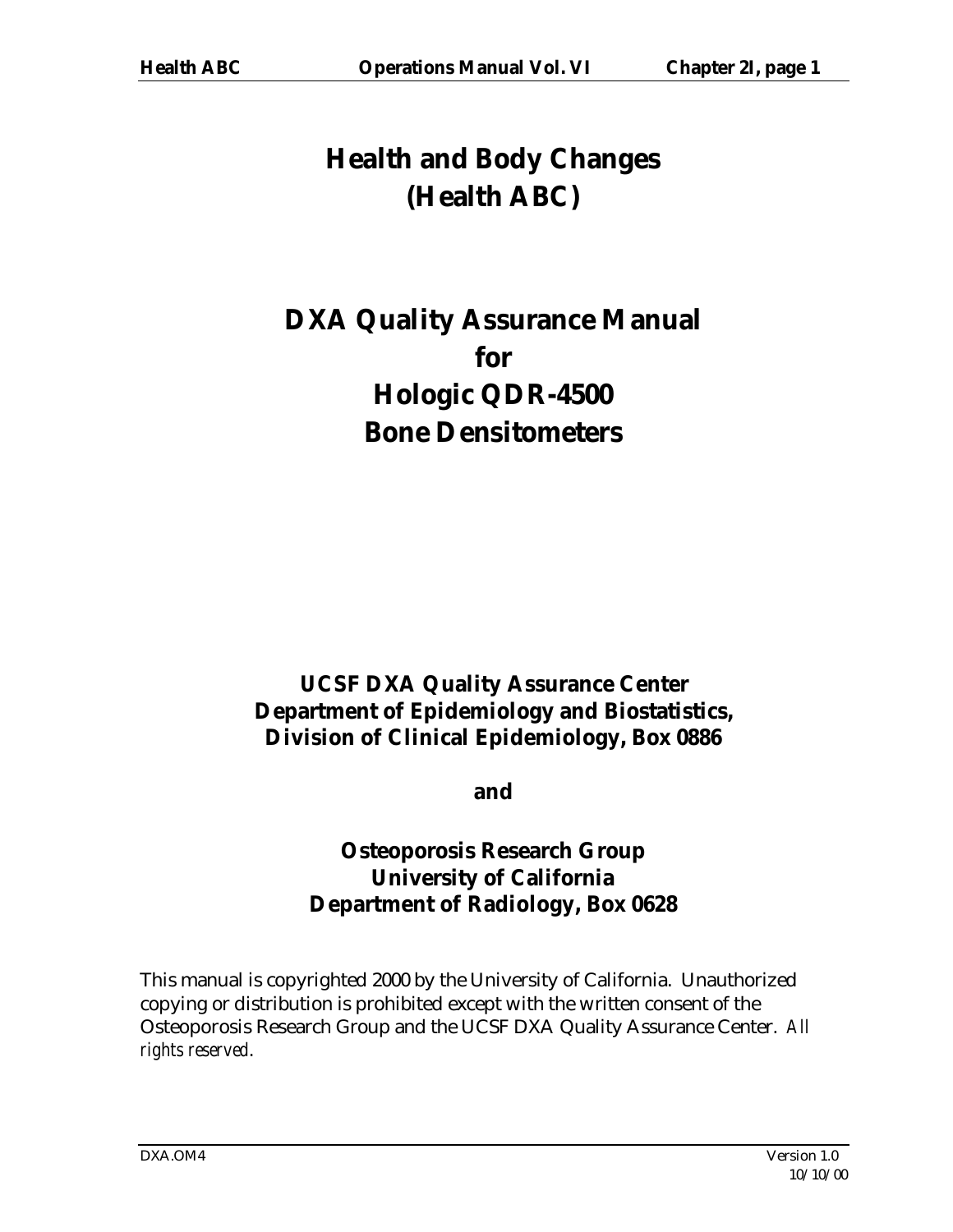# **TABLE OF CONTENTS**

| 1.0   |                                                           |  |
|-------|-----------------------------------------------------------|--|
| 2.0   |                                                           |  |
| 2.1   |                                                           |  |
| 2.2   |                                                           |  |
| 2.2.1 |                                                           |  |
| 2.2.2 |                                                           |  |
| 2.3   |                                                           |  |
| 2.4   |                                                           |  |
| 2.4.1 |                                                           |  |
|       |                                                           |  |
| 3.0   |                                                           |  |
| 3.1   |                                                           |  |
| 3.1.1 |                                                           |  |
| 3.2   |                                                           |  |
| 3.2.1 |                                                           |  |
|       |                                                           |  |
| 3.2.3 |                                                           |  |
| 3.3   |                                                           |  |
| 3.4   |                                                           |  |
| 4.0   |                                                           |  |
| 4.1   |                                                           |  |
| 4.2   |                                                           |  |
| 4.3   |                                                           |  |
| 4.4   |                                                           |  |
| 4.5   |                                                           |  |
| 5.0   |                                                           |  |
| 5.1   |                                                           |  |
| 5.2   |                                                           |  |
| 5.3   | Transfer of Data to the Health ABC DXA Reading Center 19  |  |
| 5.4   |                                                           |  |
|       |                                                           |  |
|       |                                                           |  |
|       |                                                           |  |
|       |                                                           |  |
|       |                                                           |  |
|       |                                                           |  |
|       |                                                           |  |
|       |                                                           |  |
|       |                                                           |  |
|       |                                                           |  |
|       | III. DATA ACQUISITION - SCANNING THE WHOLE BODY PHANTOM36 |  |
|       |                                                           |  |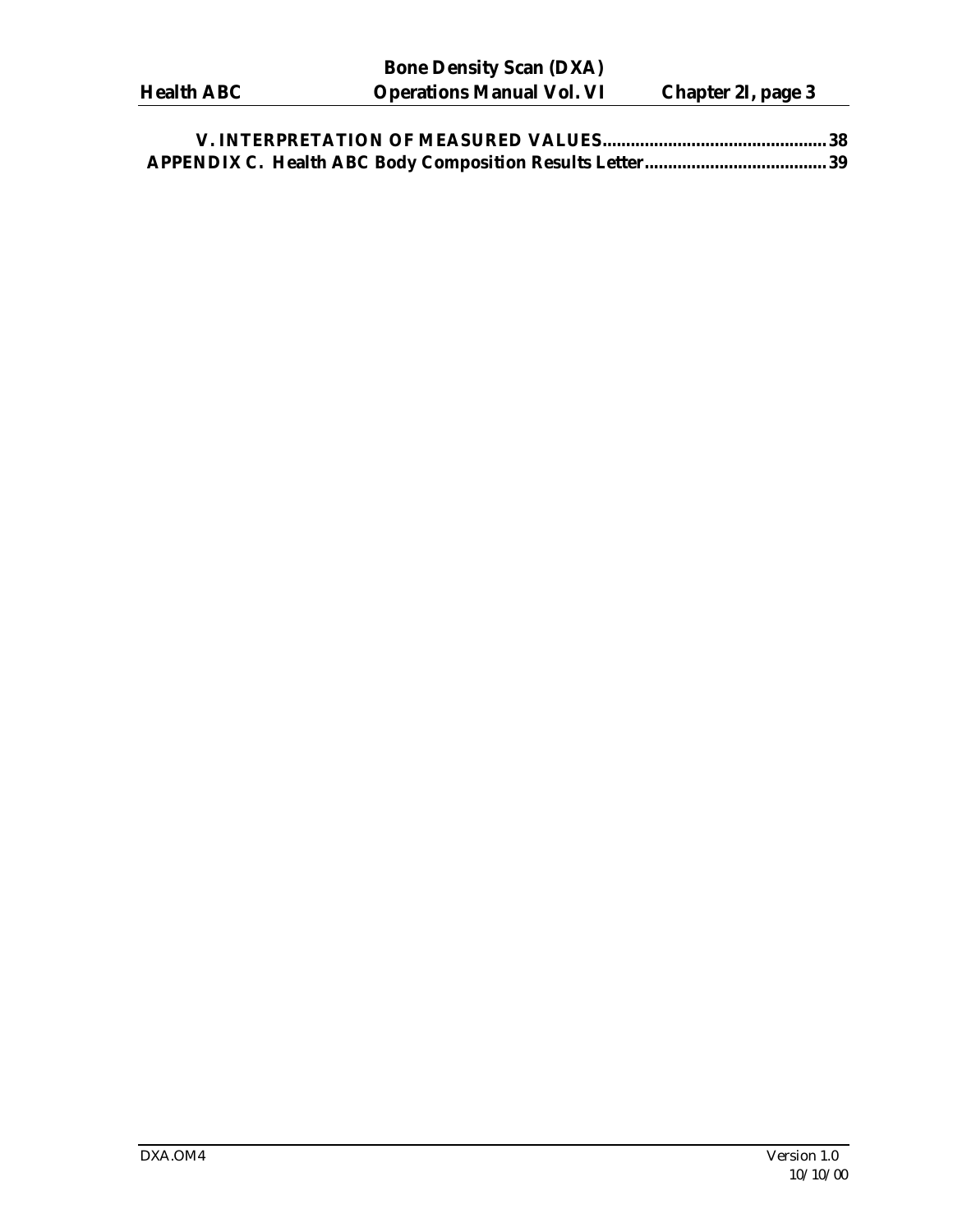### **1.0 Introduction**

The purpose of this manual is to describe the DXA bone mineral density (BMD) quality assurance program for the clinical centers participating in the Health, Aging and Body Composition study. It provides information specific to the Hologic QDR 4500 and is intended as a supplement to the Hologic Users' Manual.

To use this manual effectively, it is essential that to have read and understood the entire Hologic QDR 4500 User's Manual. The study densitometry operators are required to have participated in a Hologic QDR 4500 training session and should be familiar with all instrument features and procedures discussed in the Hologic Users' Manual.

During the study, any questions regarding procedures that arise should be directed to:

> Health ABC DXA Reading Center University of California, San Francisco 74 New Montgomery St., Suite 600 San Francisco CA 94105

> > Telephone: (415) 597-9287 Fax: (415) 597-9213

**IMPORTANT: Unauthorized changes in scanner software or personnel can have a large impact on the integrity of study data. If, for any reason, changes in any of these areas are anticipated, please contact the DXA Quality Assurance Center in San Francisco in advance for further instructions.**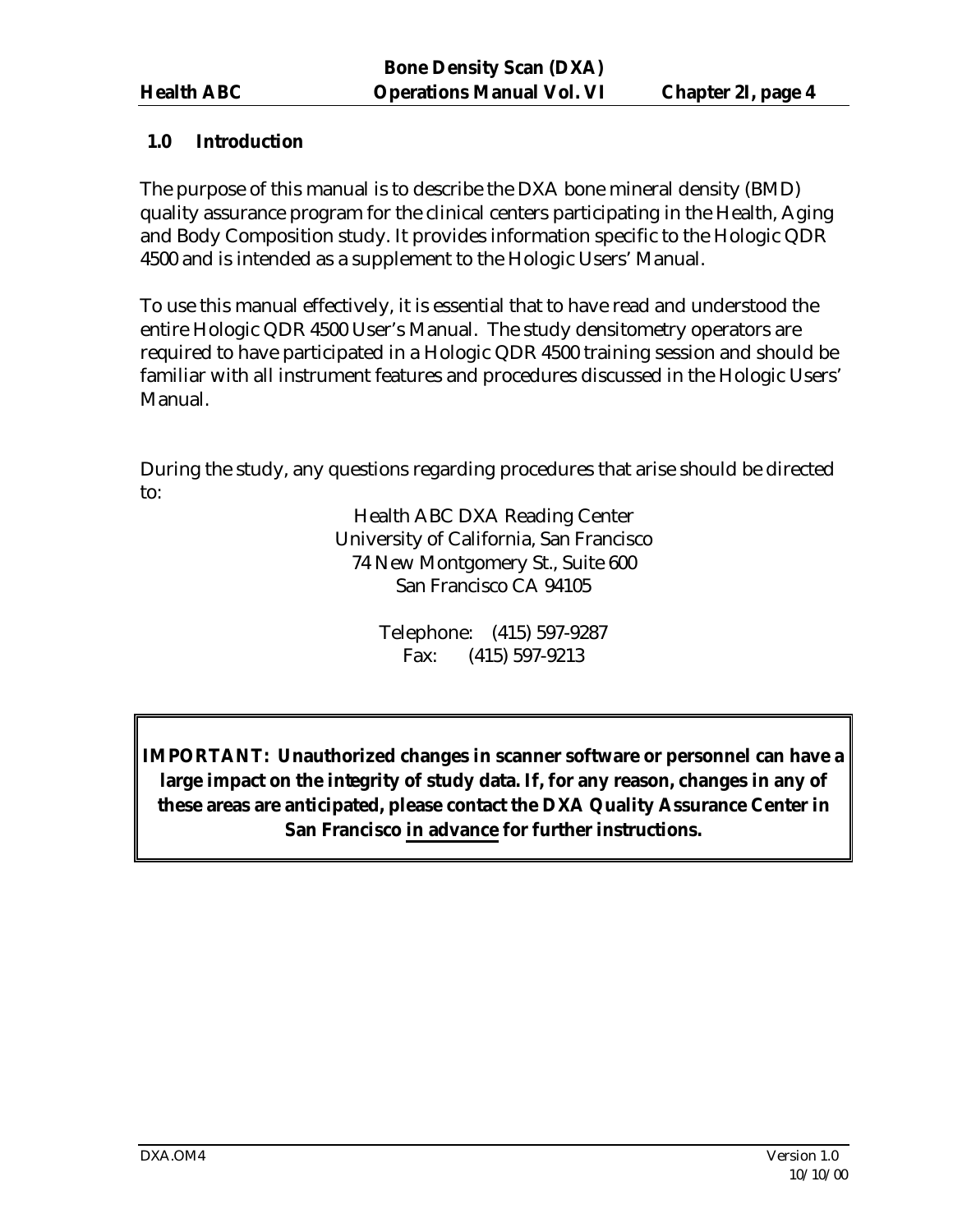#### **2.0 Study Logistics**

During the fourth year of the study, DXA scans will be acquired using the QDR 4500 as described below.

#### **2.1 Overview of Scans for Year 4**

DXA scans will be obtained on the QDR 4500 scanner provided for use in the Health ABC study. No other scanner should be used.

Scans will be acquired as follows:

A whole body scan should be obtained on the QDR 4500 for all participants in the study.

# **2.2 Division of Quality Assurance Responsibilities**

#### **2.2.1 Clinical center responsibilities**

The clinical centers must ensure the overall quality and completeness of the DXA data and that all protocols and procedures are strictly followed. Specific responsibilities include the following:

- 1. require that technicians are properly trained and certified;
- 2. identify a chief densitometry operator to train and supervise other operators;
- 3. perform and review daily QC scans and scheduled cross-calibration scans of traveling phantoms;
- 4. assure that proper archiving and back-up procedures for patient scans are performed and that archives are stored securely on optical disks until the end of the study;
- 5. at specified intervals, send the following materials to the Health ABC DXA Reading Center :
	- a. printouts of plots of the daily QC data
	- b. updated copies of patient scan and machine repair logs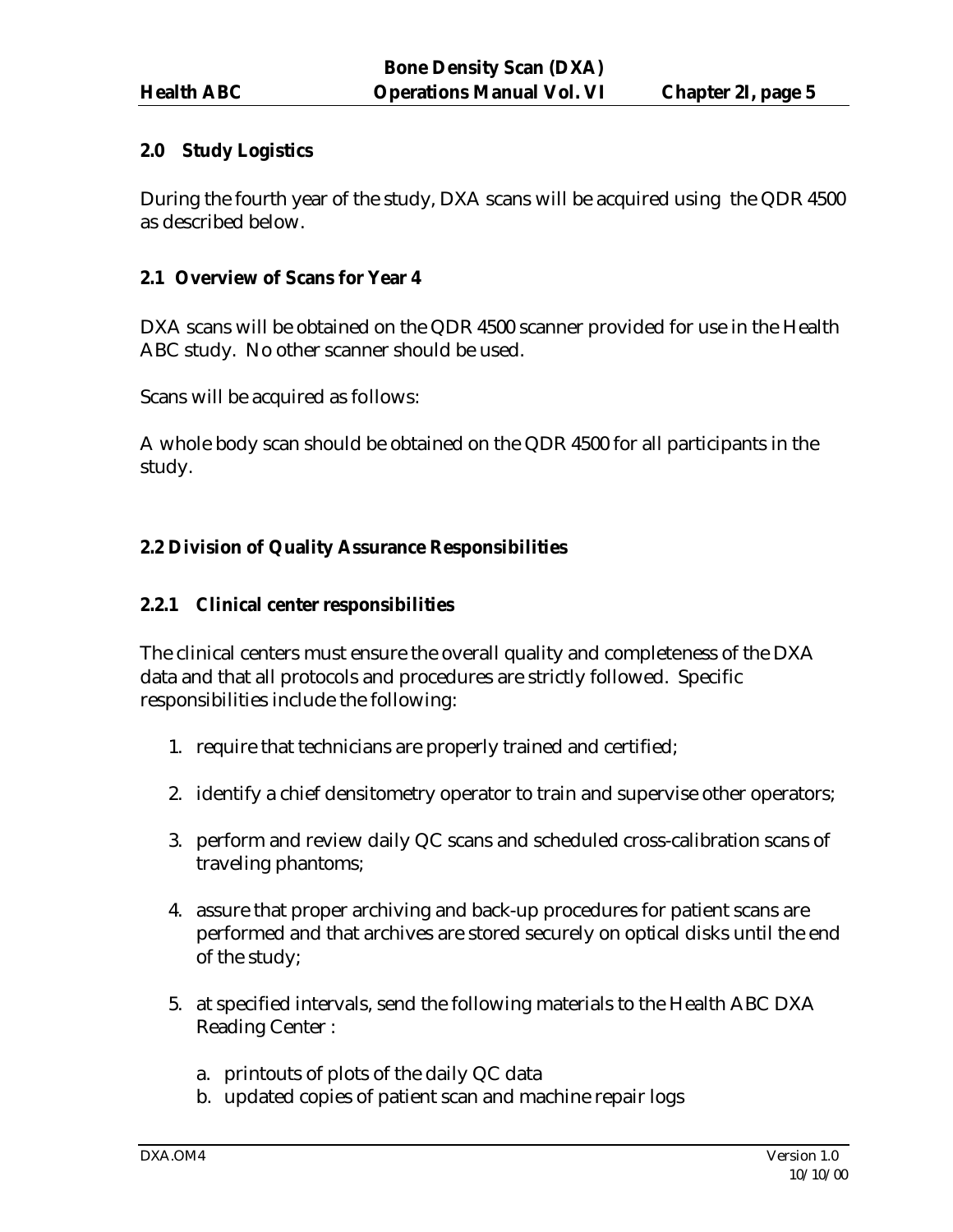- c. original printouts of flagged scans
- d. original printouts of other requested scans
- e. traveling optical disk with all newly acquired scan files obtained since the last data transfer
- f. a copy of the current study database [DBARCHIVE] on a floppy disk
- 6. reanalyze centrally reviewed scans, as requested by the Reading center;
- 7. assure proper functioning of hardware and service from Hologic
	- a. notify Hologic and the Health ABC DXA Reading Center of any machine or software problems, or if the QDR machine is being relocated
	- b. record machine/software problems and service on the "service log"
	- c. perform 5 QC phantom scans before, (if possible) and after service
	- d. perform 5 QC phantom scans before and after a machine relocation
- 8. contact the densitometry specialists at the Reading Center with any questions or problems which cannot be dealt with in the monthly batch mailings.

#### **2.2.2 Health ABC DXA Reading Center responsibilities**

The following are the responsibilities of the Health ABC DXA Reading Center:

- 1. write and maintain the quality assurance manual;
- 2. promptly review the daily QC phantom scan data received from each clinical center in order to identify surges or drifts in machine performance;
- 3. incorporate new participant data into the study wide database;
- 4. review certification and flagged scans and return results to each clinical center;
- 5. review random samples of scans from each clinic (from centralized database);
- 6. arrange for cross-calibration of all DXA instruments using traveling phantoms;
- 7. prepare quality control summary reports for Health ABC Steering Committee review;
- 8. identify possible sources of error, and suggest possible solutions. (**However, the Health ABC DXA Reading Center will not be responsible for the**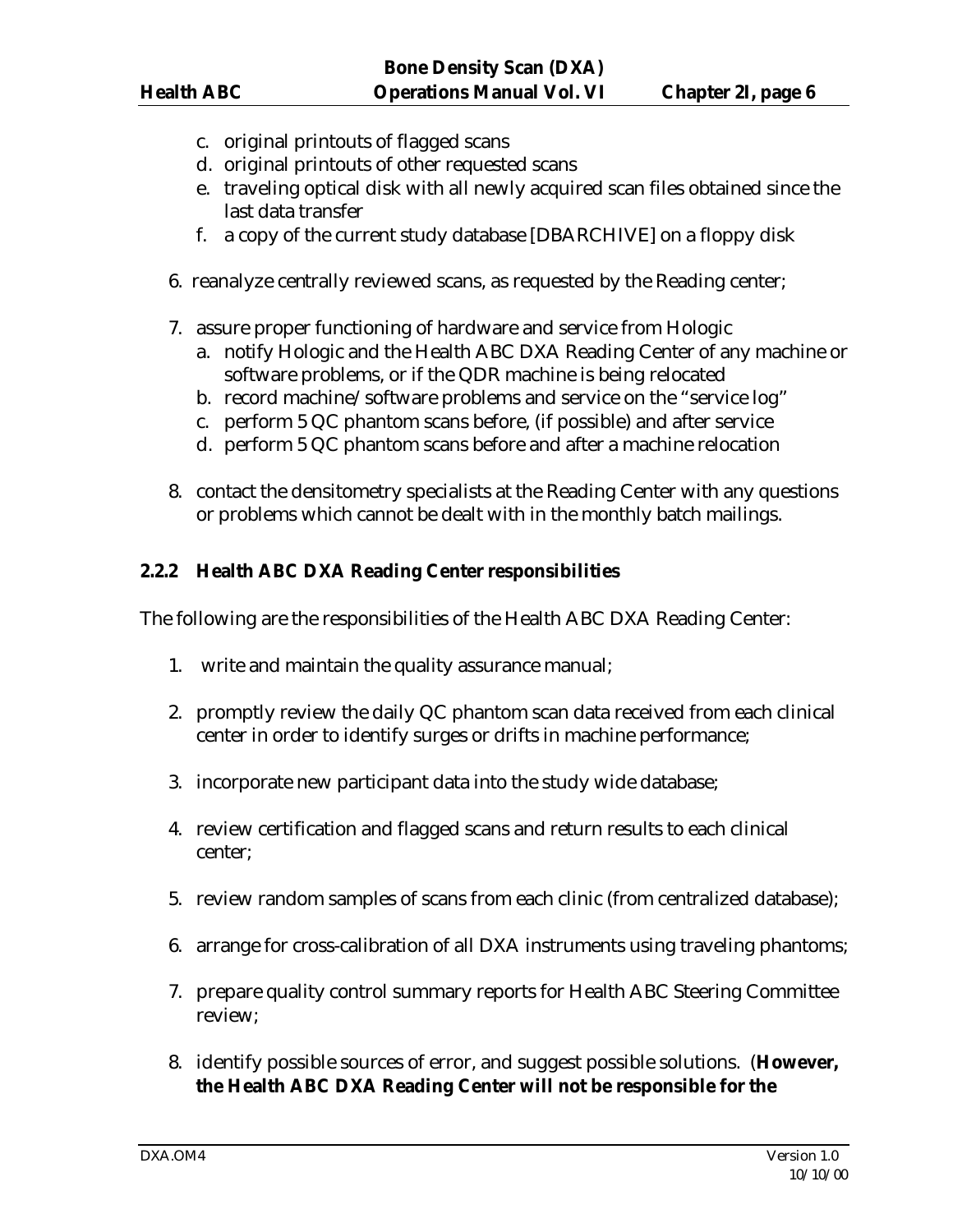# **solution of a hardware or software problem; that will rest with the clinical center and Hologic.**)

9. review and evaluate special purpose phantom scans;

Any questions or correspondence regarding the manual or the technical aspects of the DXA measurements should be directed to:

> Health ABC DXA Reading Center UCSF Prevention Sciences Group 74 New Montgomery, Suite 600 San Francisco, CA 94105

Phone: (415) 597-9287 FAX: (415) 597-9213

#### **2.3 Training and Certification of Health ABC DXA Operators**

To obtain consistent results, the densitometry operators must be aware of possible sources of error that may affect data collection and analysis. Only those operators who have been certified through Hologic training and the Health ABC DXA Reading Center review are allowed to perform the scanning and analysis for this study.

Anyone performing scans for the Health ABC study must meet the following requirements:

- 1. read and understand both the Hologic QDR4500 manual and this manual;
- 2. successfully complete a Hologic QDR4500 training course;
- 3. satisfactory review of each operator's initial scans by Reading center.

In order for an individual technician to be certified to perform scans of a given skeletal site, the first 10 scans done on study participants at each skeletal site for each operator must be sent to the Reading center for review. Original printouts of scans should be sent to the coordinating center at the address listed above as soon as the first 10 scans have been completed.

4. successfully pass the Reading center scan analysis tests;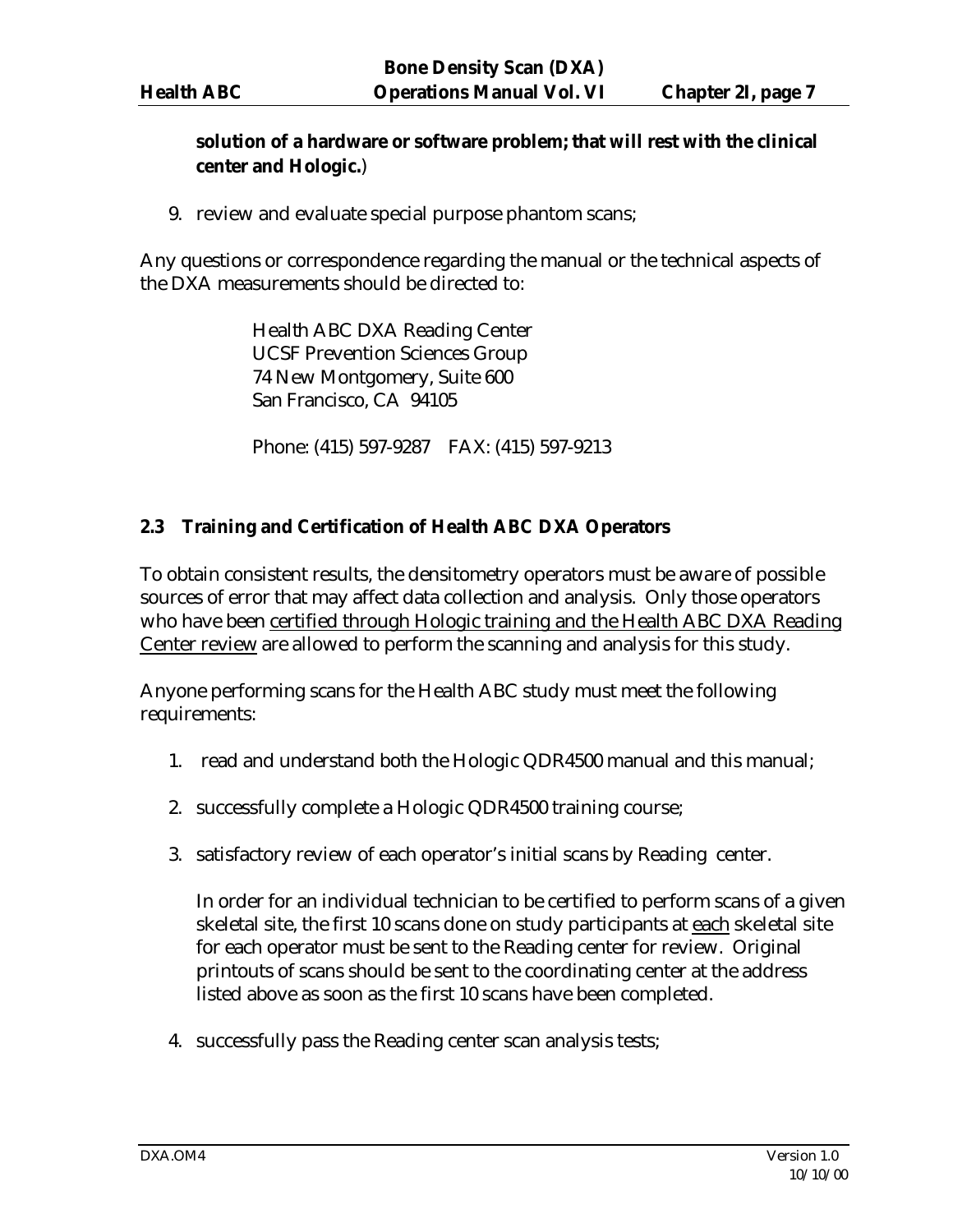It is the clinical center's responsibility to ensure that as new operators are brought into the study, all of the above certification criteria are met. Since the Hologic central training sessions are held infrequently, there may be several months delay between when a new operator is hired and when certification is complete.

# **2.4 Health ABC DXA Reading Center Review of DXA Scans**

Scan analysis quality will be ensured by a central review of analyzed participant scans. Whenever scans are to be reviewed centrally:

- 1. An original printout of the scan should be sent to the Reading Center.
- 2. It is the responsibility of the Health ABC clinic operator to reanalyze the scan according to the Reading Center comments and return a printout of the reanalyzed scan with an electronic copy to the Reading Center for verification.

Procedures for compiling and forwarding scans to the Health ABC DXA Reading Center are outlined in Section 5.

# **2.4.1 Flagged Scans**

Any scans that appear unusual or difficult to analyze should be flagged for review by the Health ABC DXA Reading Center. Guidelines for flagging scans are listed in Section 3.4.

Flagged scans should be sent to the coordinating center monthly with the updated patient database. Note the reason(s) for flagging on the Health ABC DXA Scan Log and on the original printout, for clarification of the problem.

The printouts will be reviewed for standard positioning and analysis procedures and returned to the centers with instructions for reanalysis, if appropriate. Often, these problem scans have been analyzed correctly and will not require further action.

# **2.4.2 Random Samples of Scans**

Periodically during the study, a random sample of scans will be reviewed by the Health ABC DXA Reading Center. These scans will be sampled from the centralized database at the DXA Reading Center. The number of scans sampled will vary according to the period in the study, the number and training of the technicians and the results of previous samples.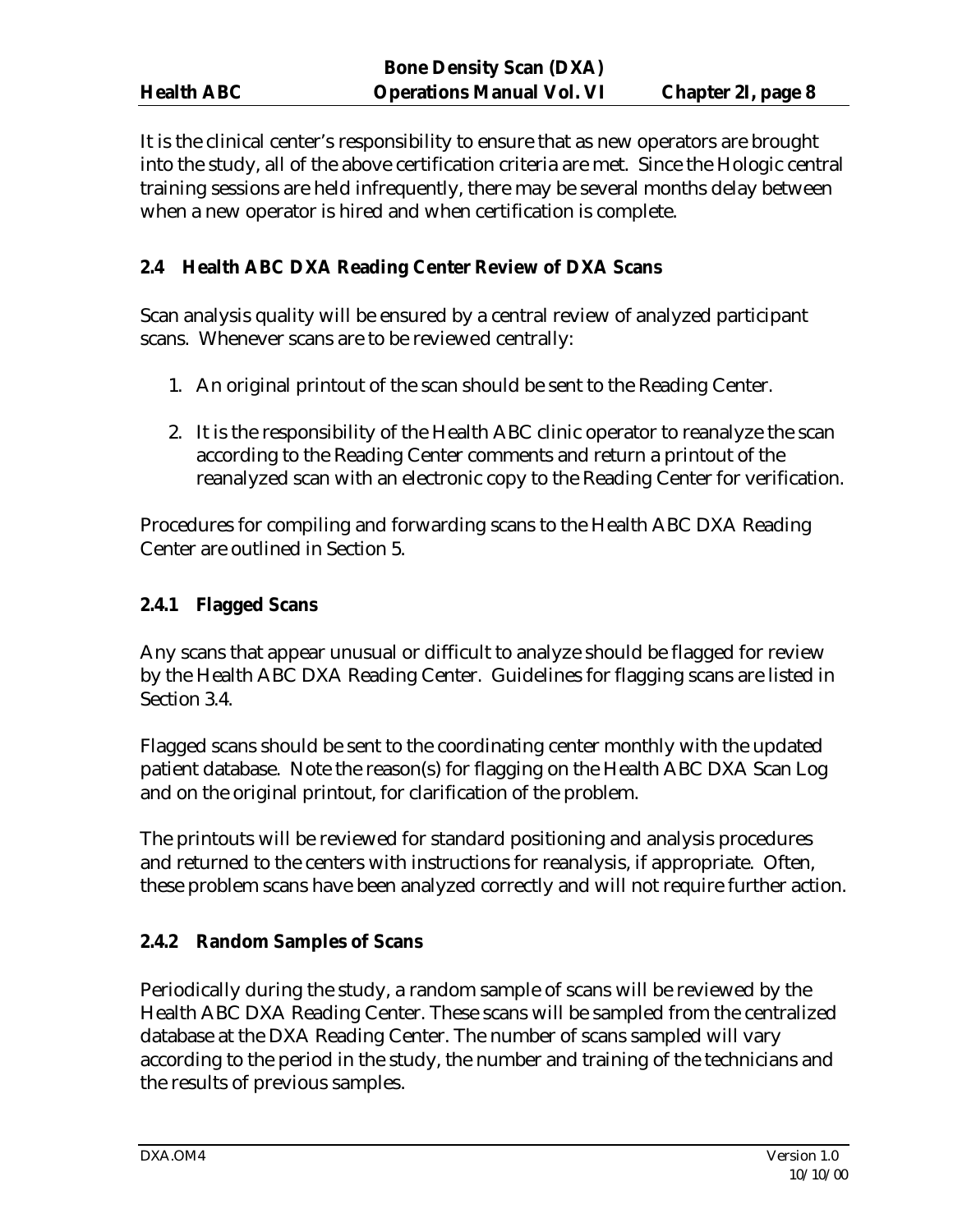#### **3.0 DXA Scan Acquisition and Analysis**

Standard scanning and analysis procedures for the whole body bone density measurements are described in detail in the Hologic QDR 4500 Users' manual.

Some of the information from the Hologic manual is repeated in this document for emphasis. Please note, however, that some of the scanning evaluation protocols for this study differ from those detailed by Hologic.

#### **3.1 Participant data**

This section describes in detail the specific procedures to be conducted for the Health ABC study with respect to entering the patient biography, scanning the patient and analyzing the scans.

Prior to scanning each participant, a Health ABC Bone Density form should be completed for that participant.

Each participant visit will be assigned a visit code. This code should be entered on the Bone Density form and in the Comment field in the Patient Biography. Use 0 (zero) for baseline, 2 for the first annual visit, 3 for the second annual visit and so on.

#### **3.1.1 Patient Biography**

Care should be taken **NOT** to create a new biography when the participant returns for repeat measurements

The following fields should be updated in the patient biography:

- Comment field enter the number 4
- Operator scan code
- Weight

#### **3.2 Whole Body Scans**

The HOLOGIC Operator's Manual should be consulted for the proper whole body scanning and analysis procedures. Clarifications and exceptions for the Health ABC Study are noted below.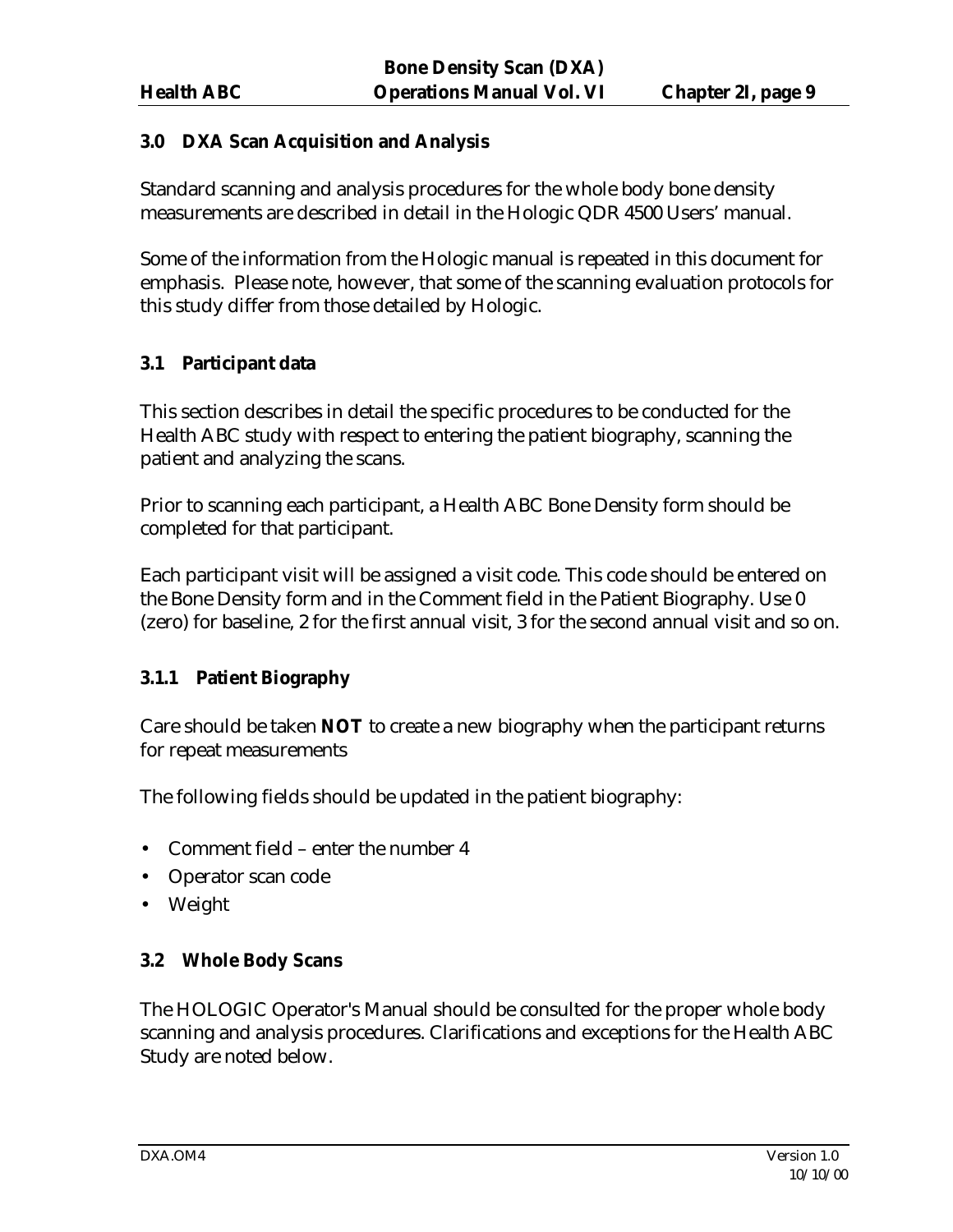#### **3.2.1 Whole Body Scanning**

#### **3.2.2 Participant set-up**

When performing whole body scans, attention has to be paid to the following points:

- 1. Have the participant remove all clothing, including shoes, and dress them in a hospital gown. Check that no metal or plastic objects remain in the scanning area. This includes hair clips and pins, underwire bras, snaps, zippers and buttons. Have patient remove any jewelry, earrings, bracelets, watches, or rings.
- 2. Position the participant in the center of the scanning table with their head just below the head of the table. It is extremely important that the participant is correctly positioned dead center on the table. Match the positioning of the baseline scan as closely as possible. Pay particular attention to the positioning of the arms and legs.
- 3. Place a loop of tape around the top of the feet so that the feet are straight (or slightly inverted) - this will help to prevent motion during the scan and bring the femoral necks into better position for scan analysis.
- 4. Verify that the participant is aligned with the scanner axis (solid line on the table). If during scanning it is apparent that part of the patient's body lies outside the scan field, restart the scan.
- 5. The participant should be positioned as comfortably as possible since this reduces the chances of unwanted movements. In general, try to avoid using any pillows or blankets. If the participant feels uncomfortable in that position, you may use pillows for the head only after the upper half of the scan is done. You may then carefully place a pillow under the head of the participant without causing motion artifacts. This procedure should be practiced with the participant before scanning. If the participant cannot lie flat at all without the aid of a pillow (due to kyphosis), use a radio - lucent pillow.
- 6. If the participant is very tall, try to include their feet in the scan by placing their head near the very top of the table.
- 7. Instruct the participant not to move until the end of the measurement.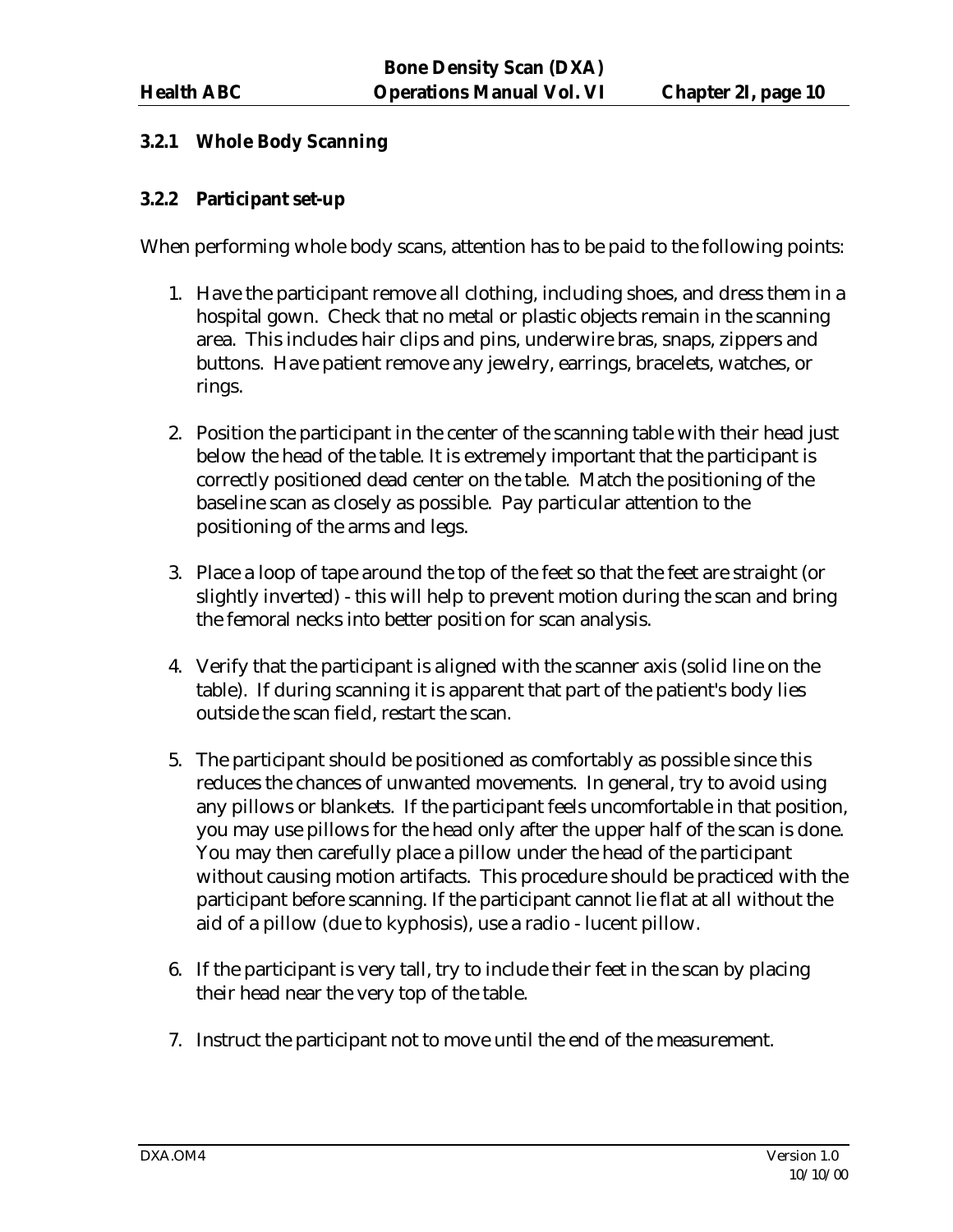#### **Scan acquisition:**

Scan mode - Array

# **3.2.3 Whole Body Scan Analysis**

When positioning the participant for their follow-up scan, it is helpful to have a printout of their baseline scan on hand for reference (or view the baseline scan on the workstation).

In the event that the participant was perfectly positioned at baseline (straight and centered on the table, no appendages cut – off), try to match this positioning as closely as possible.

In those cases where baseline positioning was less than optimal, **DO NOT** duplicate the baseline positioning. Improve the positioning of the participant as best you can.

In order to evaluate the follow-up measurements, display the baseline scan using the COMPARE feature and compare it to your current image on the screen.

Match the location of the region markers as closely as possible to the baseline measurement. Optimally matched in this context means that the markers should be at the same position between the body regions as on the baseline image.

If adjustment cannot be done satisfactorily, it will be necessary to reanalyze the baseline scan before proceeding with the COMPARE analysis.

Scans that have metal or other artifacts should be flagged again at follow- up (even if the artifact was present at baseline and hasn't changed). If the only metal in the scan is due to the presence of a wedding band, there is no need to flag these scans. However, if there is a significant change in the amount of jewelry a participant is wearing, these scans should be flagged.

# **3.3 Scan Flagging criteria**

- Scan has unusual appearance or is difficult to analyze
- Any of the following in scan field (either in the bone or soft tissue) Unusual anatomical variations Surgical hardware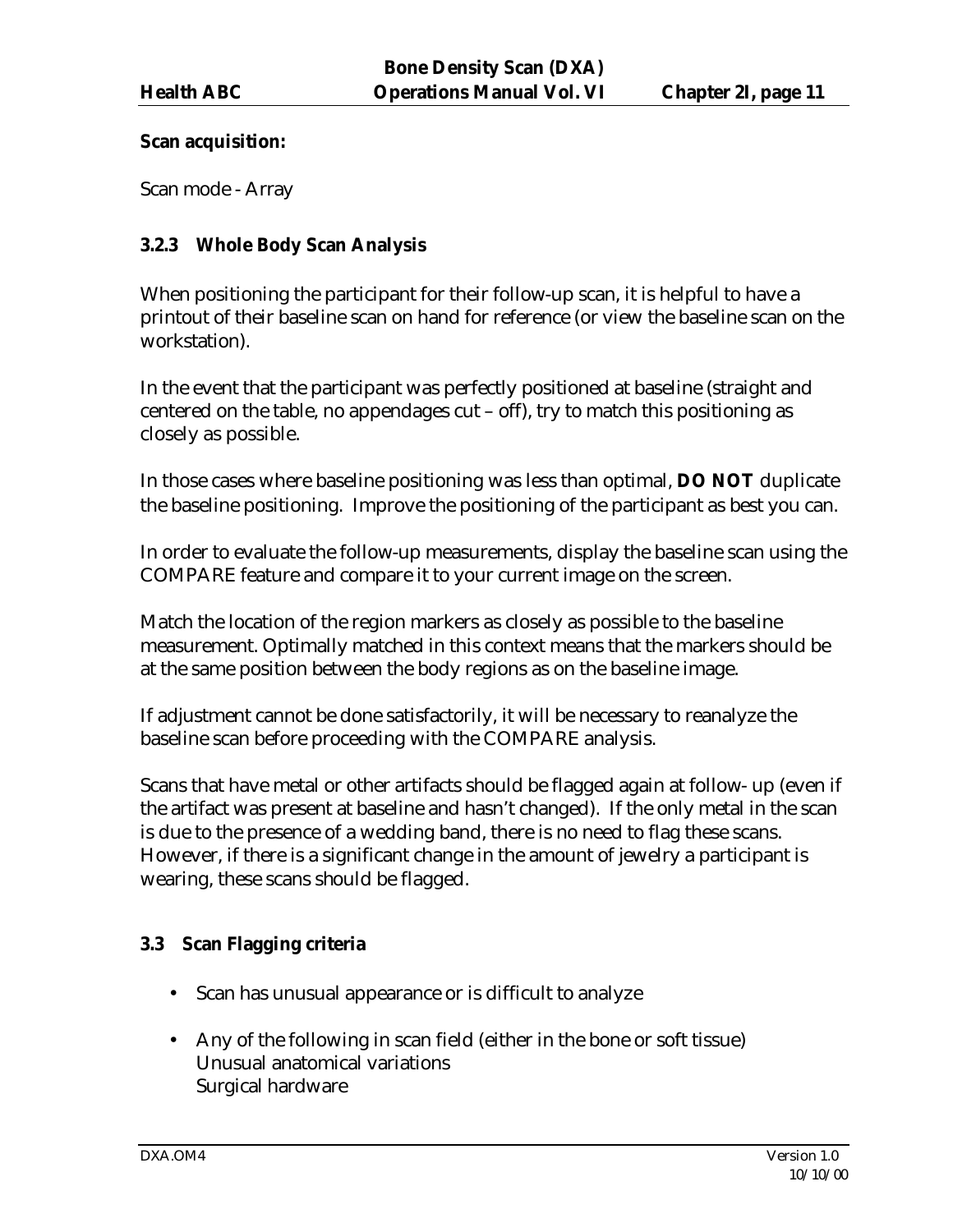Patient motion during scan

Superimposed buttons, pins, zippers, pacemakers, vitamin pills, etc.

- Patient motion without rescanning (these scans are extremely susceptible to motion artifacts)
- Significant changes in positioning between baseline and follow-up scan.
- Unable to fit both arms in scan field

#### **3.4 Procedure for recording Whole Body % Fat results:**

After the Whole Body scan has been analyzed, use the "Page Down" key to get the Body Composition report screen. Find the % Body Fat and record it on the Body Composition Result letter. Mark on the chart at the bottom of the letter where this value lies on the HABC % Fat range.

The Whole Body Result letter can be found in Appendix C.

#### **4.0 Scanner Quality Control**

Monitoring of machine performance throughout the study is the joint responsibility of the individual clinical centers and the Health ABC DXA Reading Center.

# **4.1 Daily Phantom Scans**

Perform the daily QC phantom scans as outlined in the Hologic manual. The results of these scans should be reviewed locally for abrupt changes in machine performance and the results sent to the coordinating center once a month. Points of procedure to note:

- 1. Create only one patient biography per phantom. Avoid duplication of phantom biographies by using the patient menu to select the appropriate biography prior to scanning the phantom.
- 2. Scan the phantom on top of the pad. Ensure alignment with the scanner axis by using the laser cross - hairs.
- 3. Add the scan data to the QC database immediately after scanning and analysis are complete.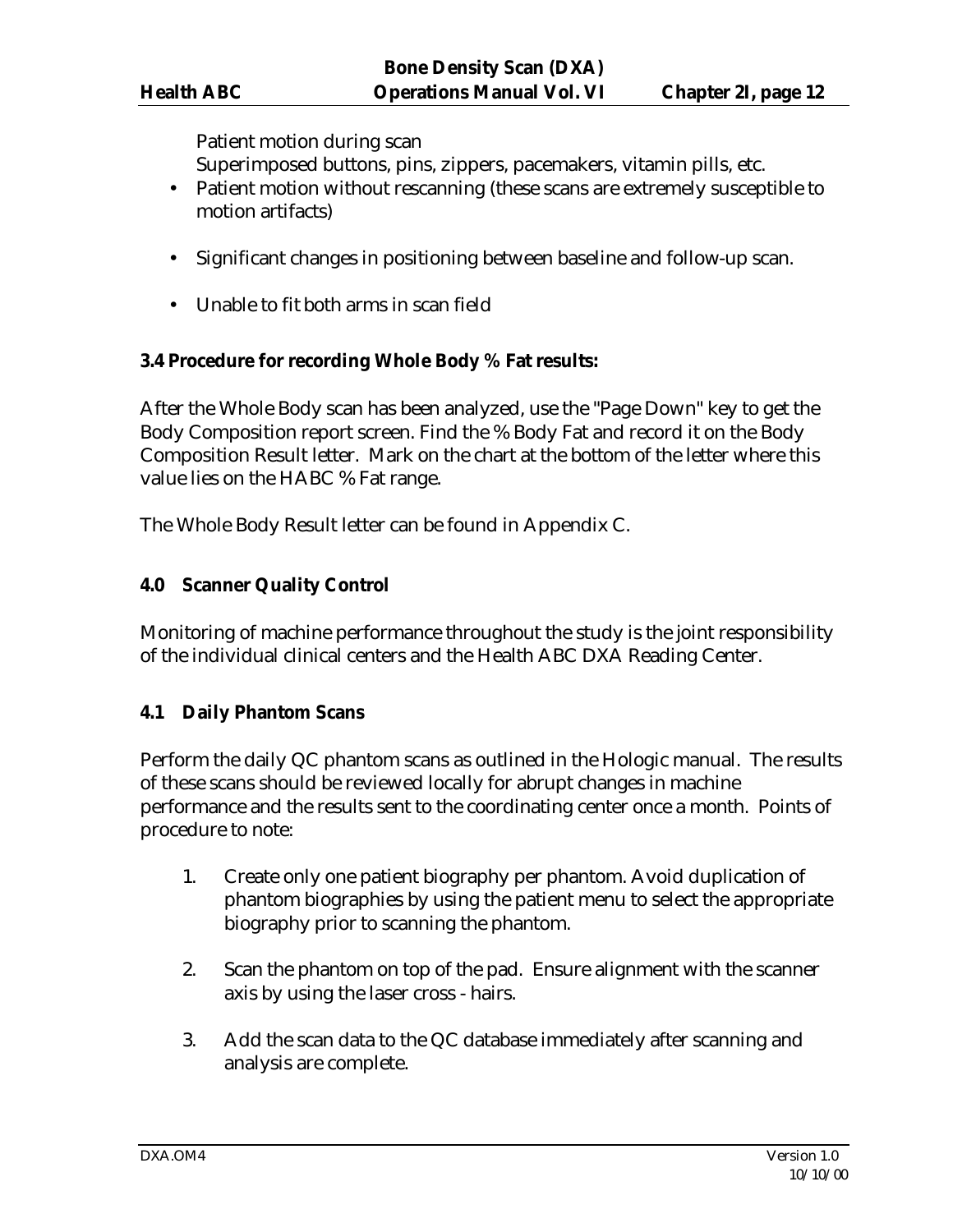Use the plot feature daily to verify that the BMD, BMC and AREA values of your scanner are within normal limits. If the most recent scan falls outside the limits, reposition the phantom and repeat the scan. **If the second scan also falls outside the limits, contact both Hologic and the Health ABC DXA Reading Center.**

After the phantom scan has been analyzed and added to the QC database, delete that day's **scan** from the hard disk. **Note: the Whole Body phantom scans and the ESP scans should be archived to an optical disk before being deleted from the hard drive.**

If the CV of the BMD exceeds 0.60% please contact both the Reading Center and Hologic to initiate appropriate action.

Check the system drift weekly by pressing  $\langle R \rangle$  while viewing the plot. The slope of the calculated regression line should be within the range of the standard deviation shown. If the drift is greater than the standard deviation, contact both Hologic and the Reading center.

Generate a printout of the daily phantom plots (BMD, BMC and AREA) once a week on your designated "QC day." This will facilitate detection of long-term drifts as well as short-term inconsistencies.

Original printouts including the scan results of the most recent daily phantom QC plots (BMD, BMC and AREA) are to be sent to the Reading Center for review monthly. The date range for the plots should cover the previous 6 months to the present. The plots for the Whole Body phantom will need to be charted manually.

Perform a dBarchive at least once a week.

In addition to the daily scanning of the Hologic spine phantom, a number of different phantoms will be used for Health ABC to monitor machine performance and for cross calibration purposes. The schedule for scanning these various phantoms can be found in the table below.

| <b>Phantom</b> | <b>Scanning frequency</b> |
|----------------|---------------------------|
| Hip phantom    | once/week                 |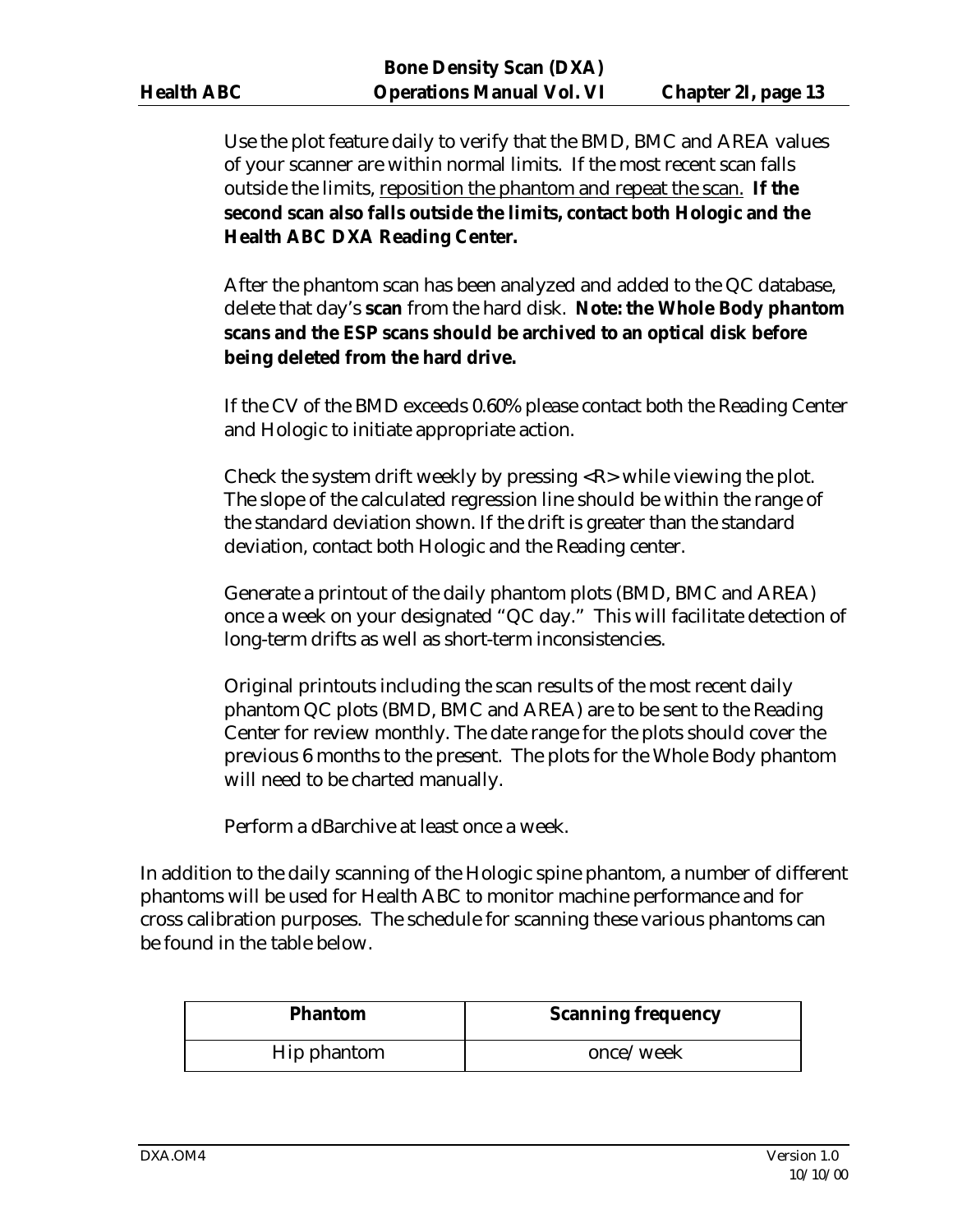| Local Hologic Whole Body | 3 times/week        |
|--------------------------|---------------------|
| phantom                  |                     |
| European Spine phantom   | 3 times/week        |
|                          | (every other month) |

The European Spine Phantom will be rotated between the two clinics on a monthly basis.

#### **4.2 Whole Body Air Scan**

A Whole Body scan of "air" (i.e. nothing on the table but a clean pad) should be performed once a week. The scan should be performed after the scan of the Body Composition Step Phantom.

The "air" scan will assess the proper functionality of the 4500A Whole Body scanner and indicate any potential problems with the x-ray beam, if present.

- 1. Clear the entire table top of any objects and clean the pad of any debris. Only the table pad should remain on the table. This is critical since the test can detect items as thin as a single piece of Scotch tape.
- 2. Enter a Patient Biography as **WB AIR QC SCAN**. Enter the system serial number in the Pat ID field. Leave the remaining fields blank. Press <F10> when completed. Please be certain to use this biography for all future WB air scans.
- 3. Perform a scan by choosing "whole body" from the Scan menu. Scan the entire length of the table. Do not interrupt the scan; perform a complete scan.
- 4. With the air scan selected, <ESC> to the Main Menu. Choose the UTILITY option and press <ENTER>. Then choose SERVICE and then PLOT. A blank image will appear. Press the <PgDn> key once to move to line 10.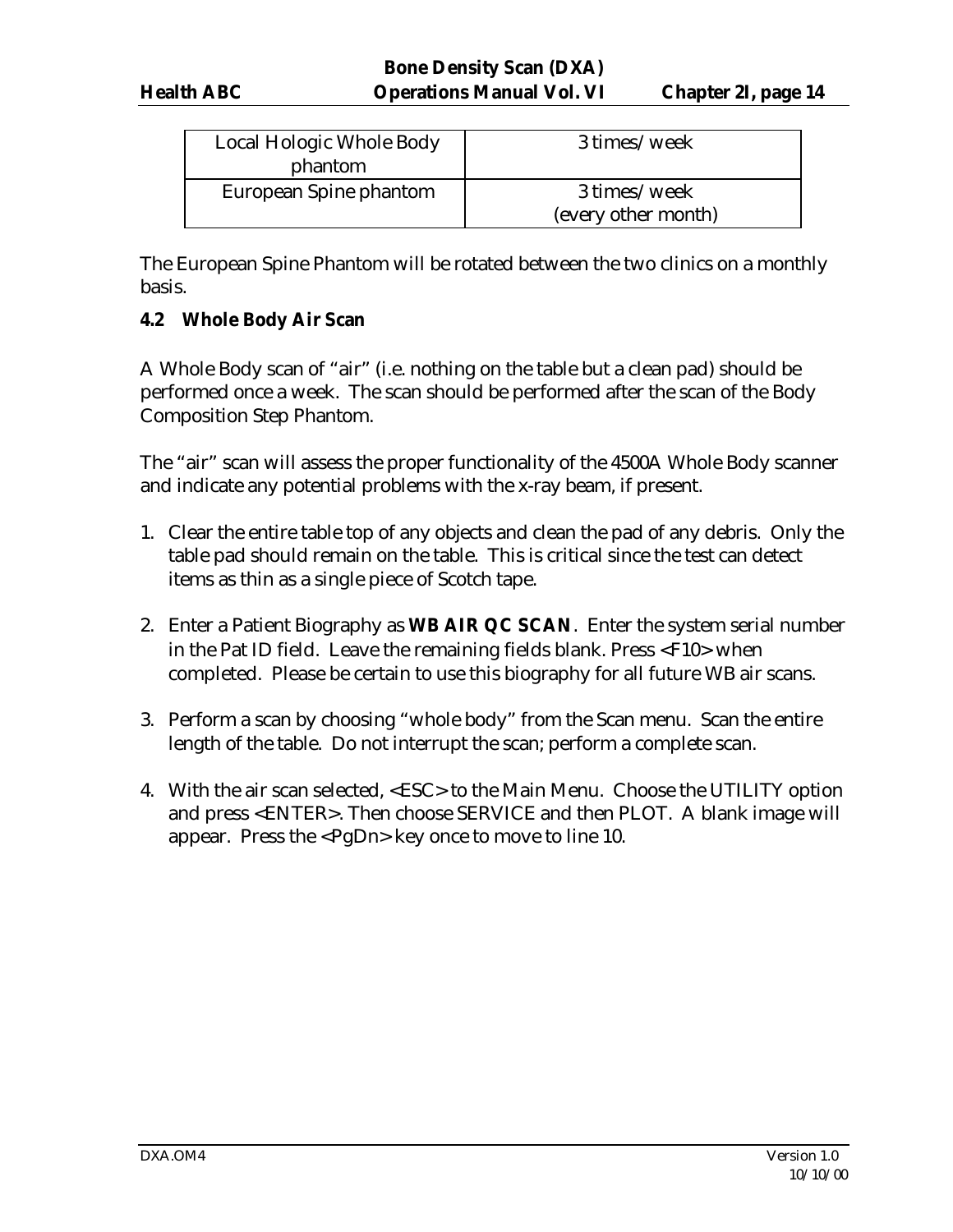The image will appear along with a graph. At the bottom of the graph an indicator of the reference wheel segment that produced the data will appear along with an attenuation value  $+\sqrt{-a}$  SD(Standard Deviation). See diagram below.

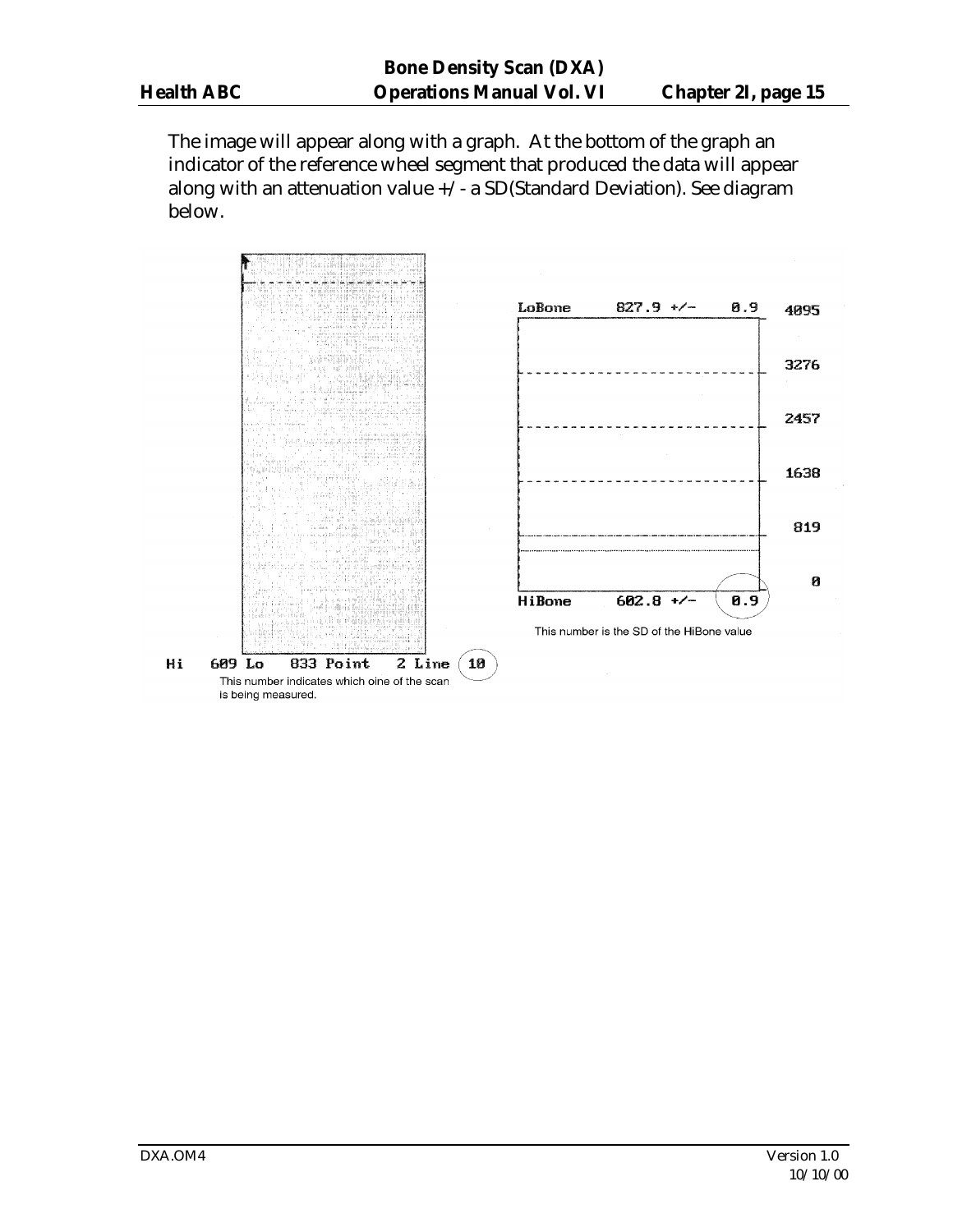For example:

#### **HiBone 543.3 +/- 0.9**

The last value, 0.9, is the value we want to record. It represents the SD of the air values across a scan line. The value should not exceed 2.0 units. Use the <DOWNARROW> key to view (9) additional lines to obtain a better estimate of the SD. Record all 10 SD values for HiBone for lines 10 through 19 on the worksheet.

| <b>WHOLE BODY AIR QC SCAN</b> |  |
|-------------------------------|--|
|                               |  |
|                               |  |
| WORKSHEET                     |  |
|                               |  |
|                               |  |
|                               |  |

| <b>Clinical Center:</b> |  |  |  |  |  |  |  |
|-------------------------|--|--|--|--|--|--|--|
|                         |  |  |  |  |  |  |  |
|                         |  |  |  |  |  |  |  |
|                         |  |  |  |  |  |  |  |

Serial Number:

| <b>LINE</b> | <b>SEGMENT</b> | <b>SD</b> |
|-------------|----------------|-----------|
| 10          | <b>HiBone</b>  |           |
| 11          | <b>HiBone</b>  |           |
| 12          | <b>HiBone</b>  |           |
| 13          | <b>HiBone</b>  |           |
| 14          | <b>HiBone</b>  |           |
| 15          | <b>HiBone</b>  |           |
| 16          | <b>HiBone</b>  |           |
| 17          | <b>HiBone</b>  |           |
| 18          | <b>HiBone</b>  |           |
| 19          | <b>HiBone</b>  |           |

| Date: | Signature: |
|-------|------------|
|       |            |

5. Press the <PRINTSCREEN> key to obtain a paper copy of the plotted data. Archive the WB AIR QC SCAN to your clinic opticals and COPY the scan to your traveling optical.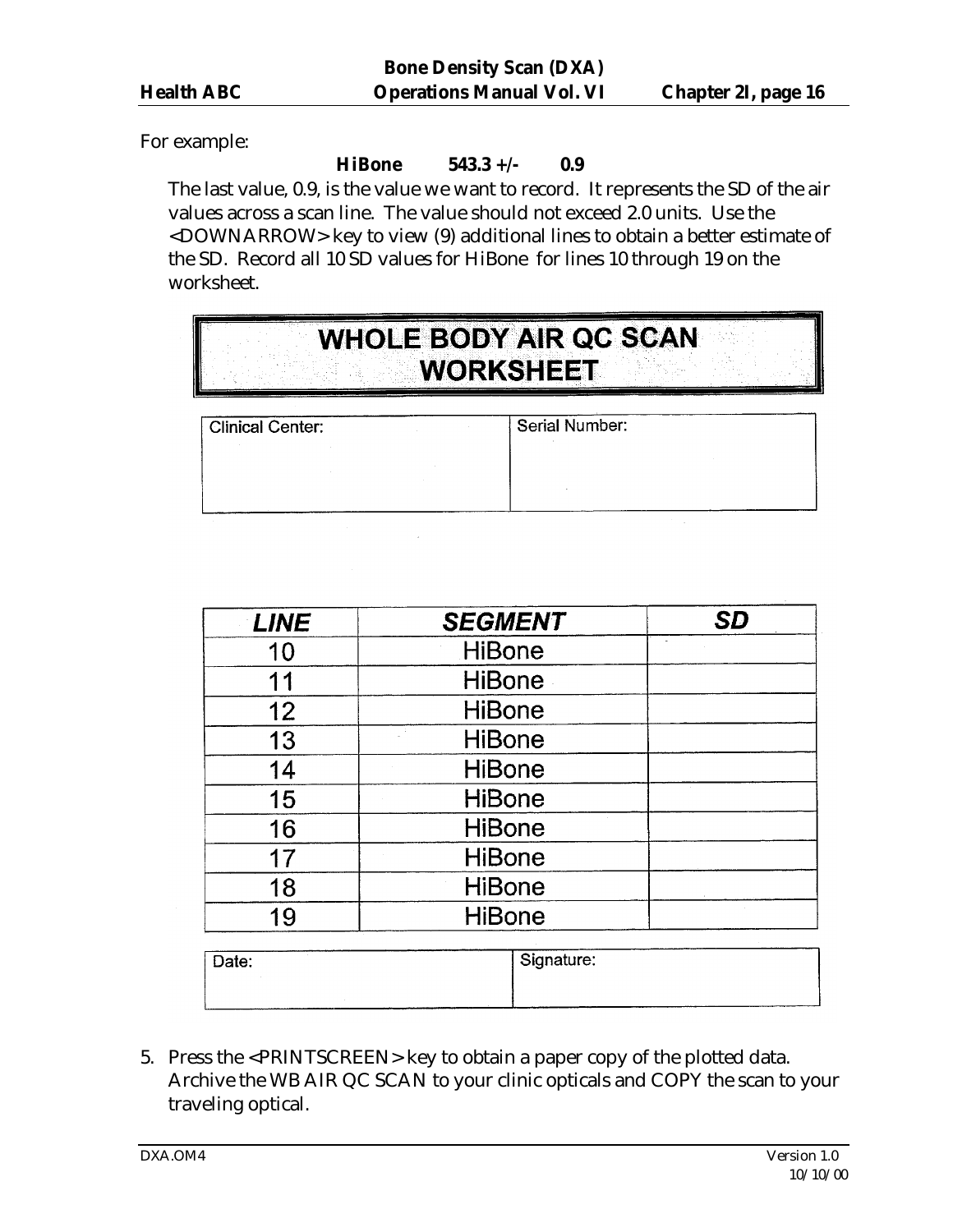6. **\*\***In the event that the SD exceeds the limit of 2.0 units, immediately fax the worksheet to Eddie Yapchian at Hologic (FAX 781/ 890 – 0863) and to Russell Scott at UCSF (FAX 415/ 597 – 9213)**\*\***.

#### **4.3 Cross-Calibration of Scanners**

In order to accurately assess absolute variations in scanner performance between clinical centers, periodically throughout the study phantoms will be either mailed or brought to each of the field centers and scanned. The Hologic hip, spine and block phantoms, Whole Body phantom and the European Spine Phantom (ESP) will be used. A detailed protocol will accompany the phantoms.

#### **4.4 Machine, Software and Service Problems**

# **If your machine needs to be repaired or if any adjustment has to be made that possibly might affect your data:**

- 1. Do a dBarchive before any work is done on your QDR.
- 2. Contact the Reading Center before the repairs or adjustments are made to find out whether additional measures are required.
- 3. Perform 5 scans of the Hologic daily QC spine phantom before (if possible) and after the repairs or adjustments are made.
- 4. After repairs or adjustments are completed, send the repair technician's notes and a copy of the completed study repair log to the Health ABC DXA Reading center. The repair log should contain complete information on all repairs done on your machine. Please keep a repair log with your machine.

#### **4.5 Software Change Control**

**Unauthorized software changes must be avoided. If for any reason you think you have to change the software, or your Hologic service representative recommends a software change, contact the Health ABC DXA Reading center before any changes are made.** 

The system software installed on the Health ABC QDR 4500 densitometers should be Version 9.03. You can find your version number at the top of the blue Hologic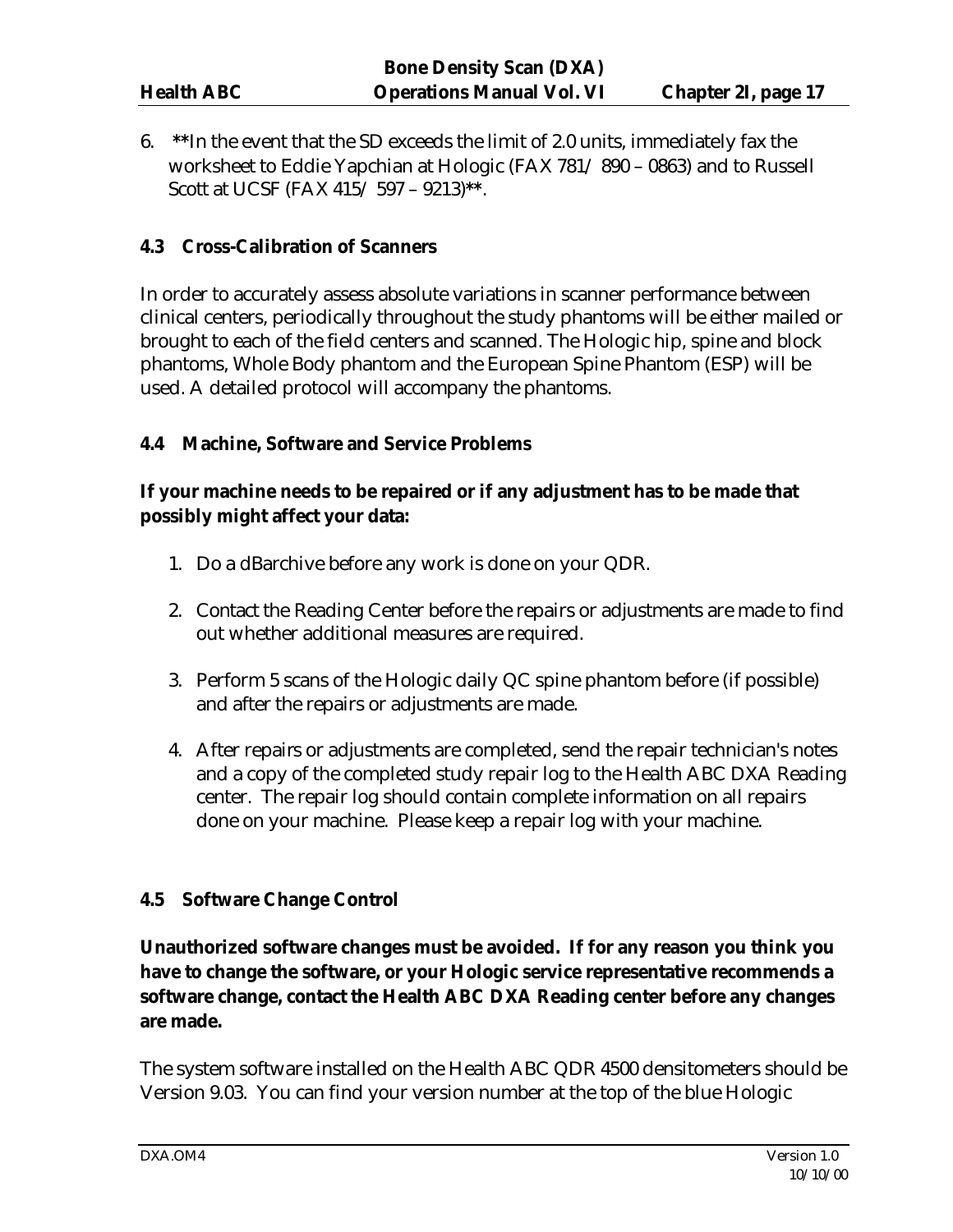menu. It will say "Hologic QDR 4500 version 9.03". Future software upgrades will be checked by the UCSF Quality Assurance Center in conjunction with Hologic technical support personnel to assure that the upgrade will not adversely affect the study. Authorized upgrades must be cleared by the Health ABC DXA Reading Center before installation at the study sites.

#### **5.0 Data Management**

#### **5.1 Hard Copies of Scans**

The study site is responsible for maintaining original hard copies of all scans performed during the study. Keep the original printouts in the participant's scan printout folder. The following printed report is needed for each scan:

**Whole body:** print the BMD and body composition reports (2 pages).

#### **5.2 Electronic Scan Archive**

For scan archival, each study site works on a two optical disk system. (There will also be two "traveling opticals" for sending scan images for central review.) Both optical disks are continually updated at the end of each day using the Optical 1 and Optical 2 options under the Hologic archive menu. Please be sure to rearchive any scans that you reanalyze after you have completed the reanalysis. In order to use the optical disks efficiently, do not save or archive scans individually. Saving scans in batches (e.g. at the end of a day) will ensure the longevity and efficient usage of the optical disk space. The QDR software will give a warning message when optical capacity has been reached. Fill side A of the disk first, then fill side B. (See the Hologic User's Manual for detailed instructions.). The ODC2 should be a dedicated Health ABC optical, used only for archiving scans acquired for Health ABC.

Scans to be archived **each day** to the Optical 1, Optical 2 and "traveling" optical disks include:

- 1. all new participant scans acquired since the last archive was performed;
- 2. all scans that have been reanalyzed since the last archive; (Note that if a scan needs to be restored and reanalyzed for any reason, it will need to be rearchived.)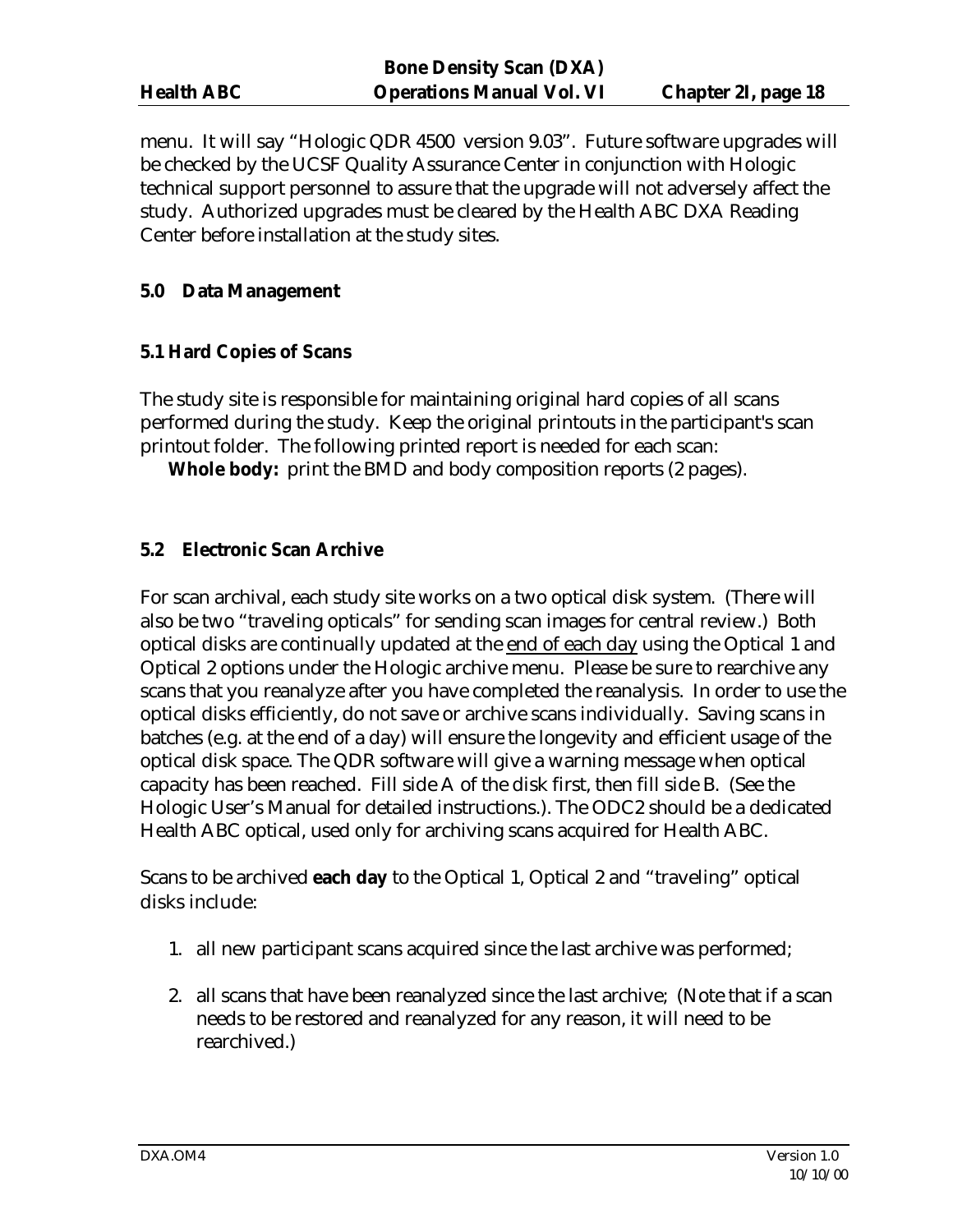Optical 1 and 2 will remain at the study site at all times. (The "traveling opticals" will be sent back and forth between the study site and the Health ABC DXA Reading Center.)

The clinical centers are responsible for following the archive schedule and for keeping the optical disk archives safe until the end of the study.

#### **5.3 Transfer of Data to the Health ABC DXA Reading Center**

The following items are to be sent to Reading center at the end of each month (except QC plots):

- 1. QC PRINTOUT. Send a printout of the most recent plots of the QC database, ( spine, hip, ESP and Whole Body phantoms - BMD, BMC and AREA). The plots are reviewed at Reading Center, and problems are reported back to the clinic.
- 2. PARTICIPANT SCAN LOG. Send a copy of the written patient scan log sheet covering participants scanned since the last data transfer. Use the log sheets to "flag" individual scans for review at the Reading Center.
- 3. SCANS FOR REVIEW. Send original printouts of certification scans, "flagged" scans, random sample scans, and any scans requested for review by the Reading Center. Please write the reason the scan was flagged, requested or being sent directly on the printout. These scans will be triaged visually based on the original printouts and analyzed on the Hologic workstation if necessary.
- 4. TRAVELING OPTICAL DISK. Send electronic copies of all scans acquired and reanalyzed since the last data transfer. Archive scans using the COPY feature. Do not archive the scans individually, as this will use up the disk space rapidly.
- 5. REANALYZED SCANS. Send original printouts of all scans which have been reanalyzed according to the coordinating center instructions since the last data transfer. Attach the annotated printouts sent by the coordinating center which indicated the problems requiring reanalysis. You MUST also send back the reanalyzed scan images on the traveling optical.
- 6. Copy of the Maintenance/Repair Log (with a copy of the Hologic service report).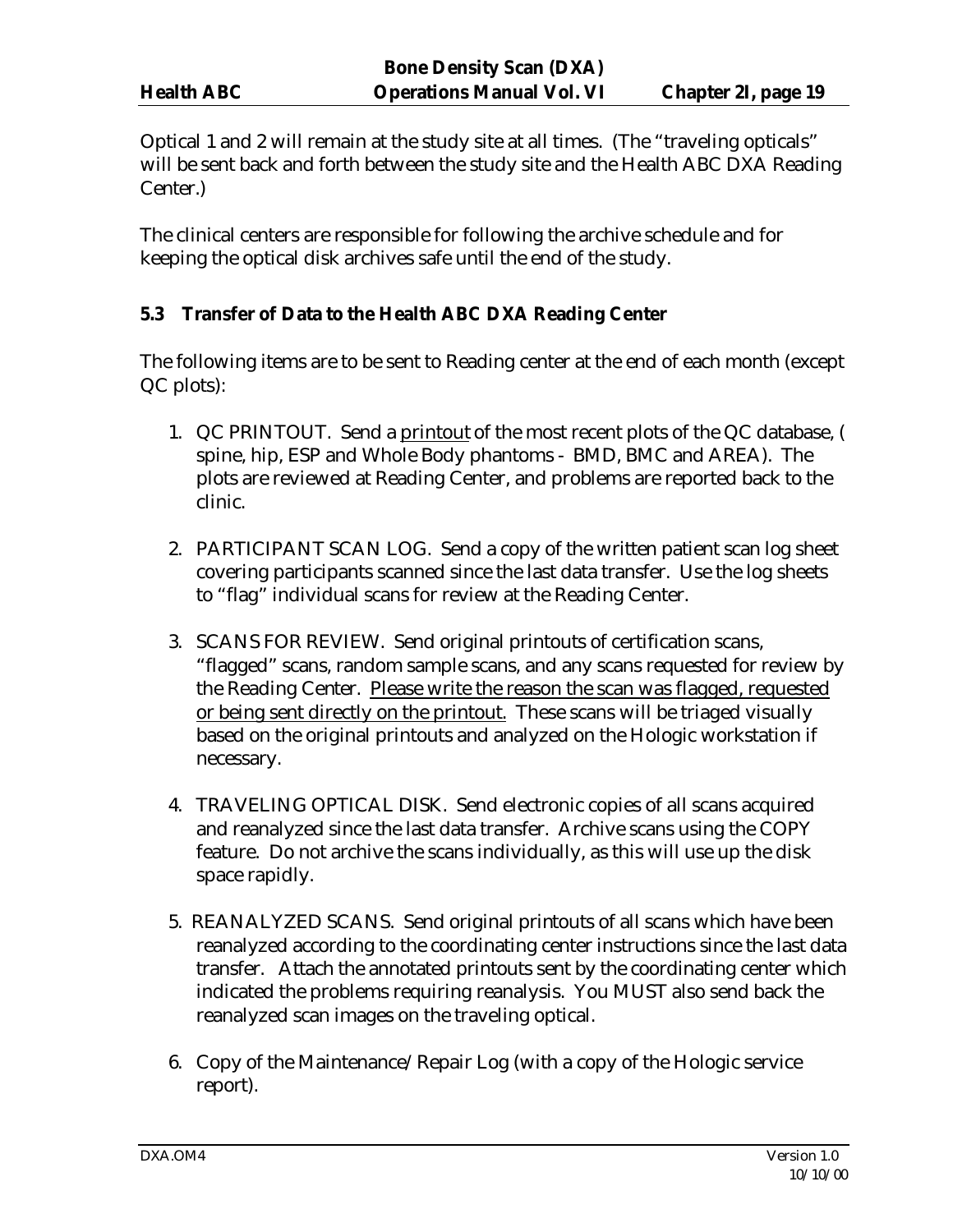At the end of the yearly visit and/or as requested, send:

DB ARCHIVE patient database (on floppy disk). Please include the following on the disk label: "DB ARCHIVE" batch # clinic name date if more than 1 disk, label each disk as above and 1 of 3, 2 of 3, etc.

*Diskette Label for DB Archive*

| <b>Health ABC</b>          |                   |  |
|----------------------------|-------------------|--|
|                            | <b>DB</b> Archive |  |
| Date                       |                   |  |
| Clinic                     |                   |  |
| Batch #                    |                   |  |
| Diskette No. ______ of ___ |                   |  |

# **Please note: The Reading center will use the most recent scan data for participants whenever there are multiple analyzed scans from the same date in the data base. Please notify us if there are exceptions to this**.

Pack the materials carefully. The optical disk should be placed in a plastic bag and then wrapped in plastic bubble wrap to avoid damage. Batches containing the optical disk should be send via FedEx/UPS.

Assign a number to each batch of BMD data, complete the BMD Batch Checklist, indicating the number and which materials are included in the batch, and send it along with the batch materials.

The materials in the batch should be bundled separately by type.

Ship these items to the following address:

Health ABC DXA Reading Center UCSF Prevention Sciences 74 New Montgomery, Suite 600 San Francisco, CA 94105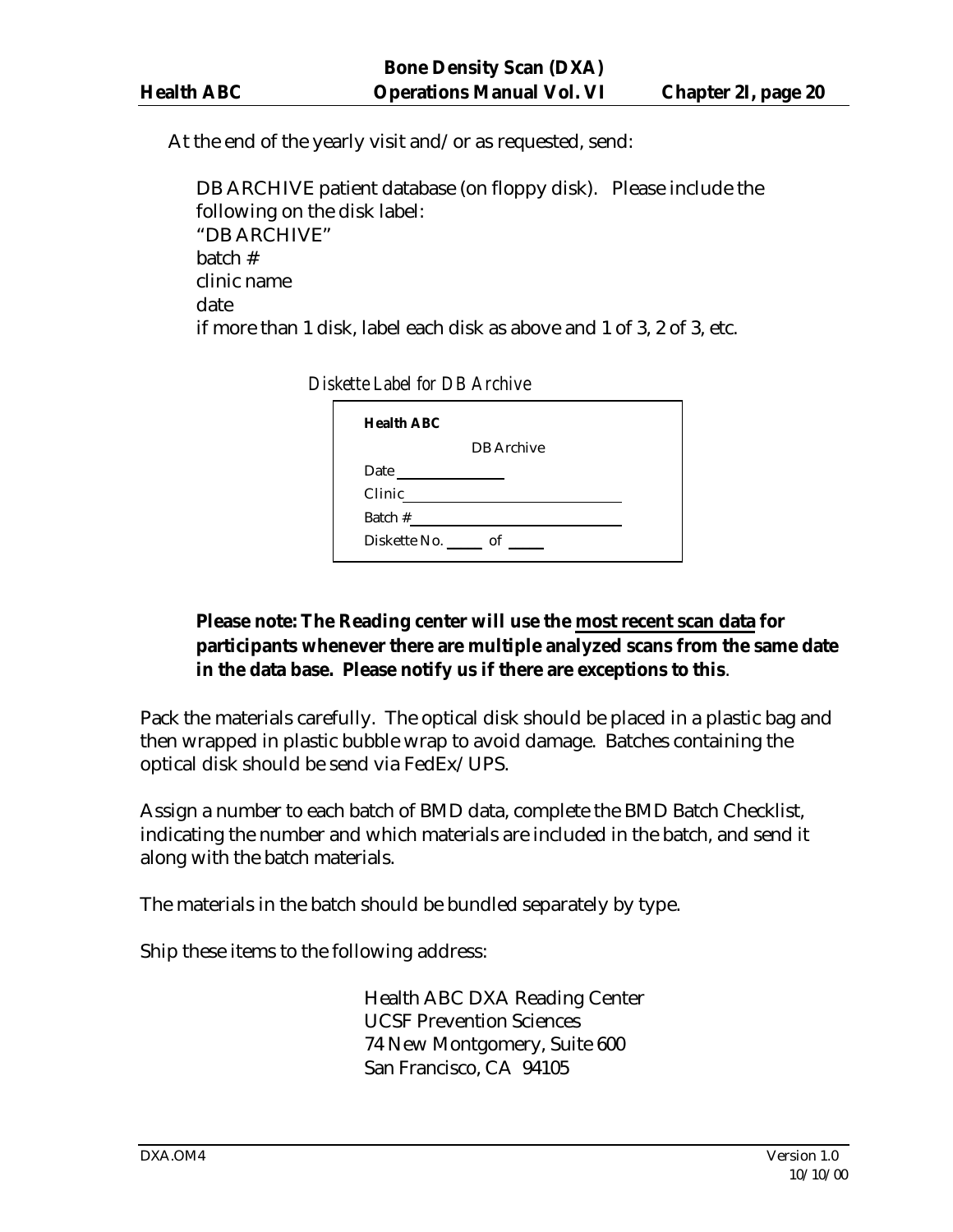#### **5.4 Return Materials Sent by the Reading Center**

The Health ABC DXA Reading Center will return the following items to the study site after review:

- 1. Annotated printouts of flagged scans, random sample scans, and any other requested scans are returned to the study site with explicit instructions for reanalysis, as necessary. The clinic then reanalyzes the problem scans according to the Reading Center recommendations. The reanalyzed scan is then saved and rearchived and the database at the study site is automatically updated. An original printout of the reanalyzed scan is sent to the Reading Center with the next data transfer to verify compliance.
- 2. Traveling optical.
- 3. Any recommendations for service, additional phantom scans, etc., as necessary based on the quality control database.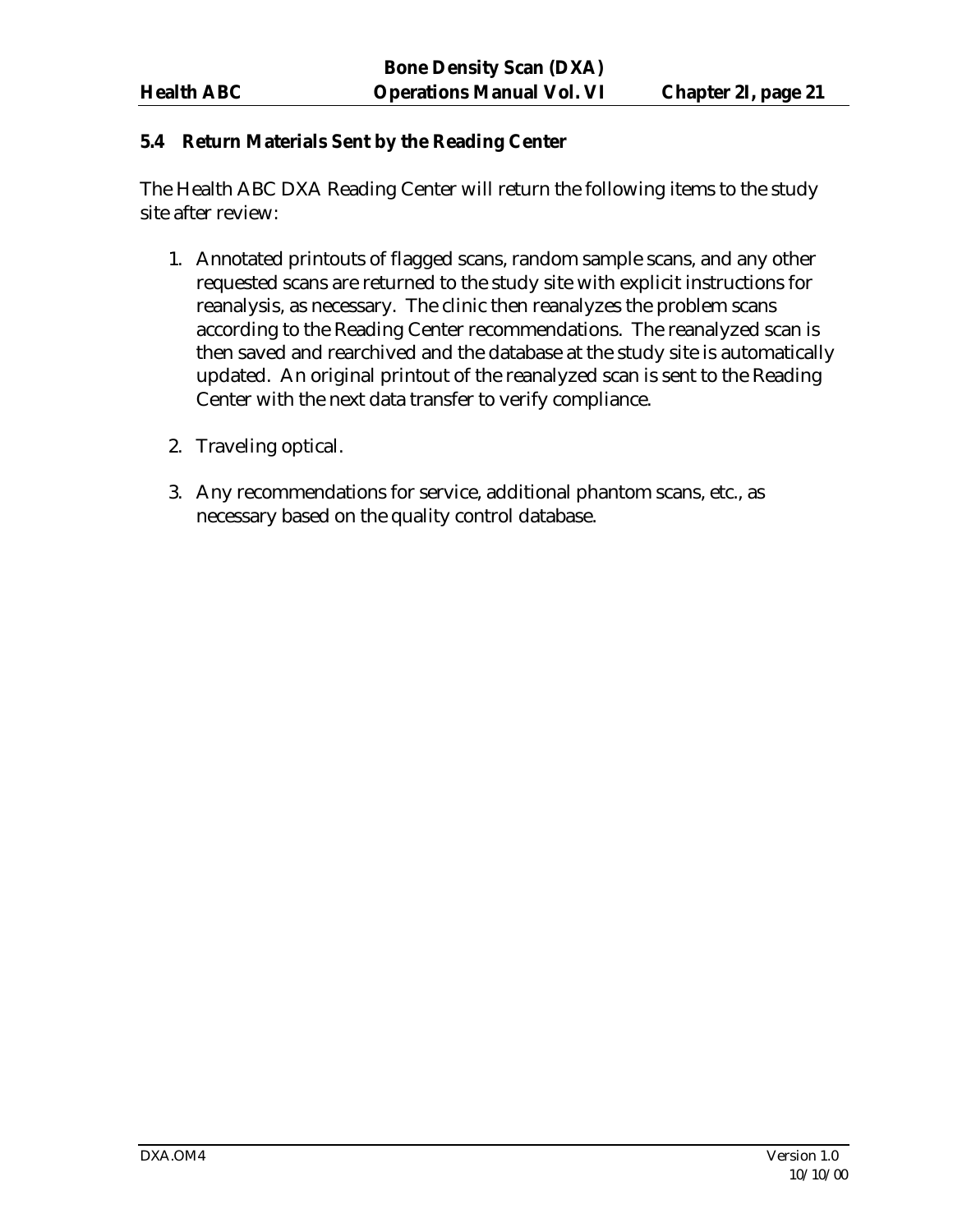# **APPENDIX A. STUDY FORMS**

The following forms are included in this Appendix:

**Batch Record Form**

**Bone Density Form**

**Hologic Maintenance/Repair Log Sheet**

**DXA Scan Logs**

Master copies of the forms will be mailed directly to your site. Always keep a copy of any form you send to the HABC DXA Reading Center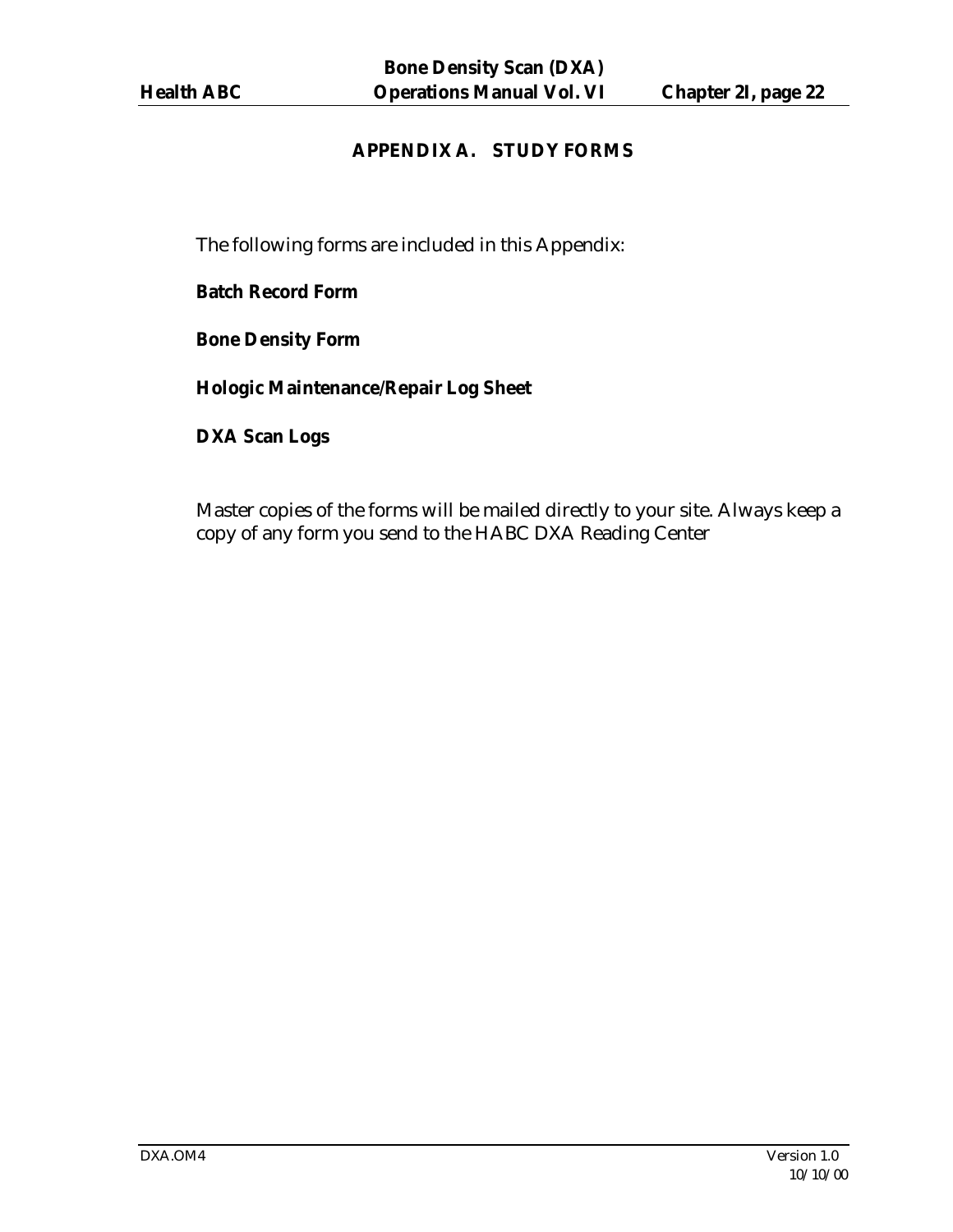# **BMD Batch Record Form**

# **HEALTH ABC BMD BATCH RECORD FORM**

| <b>Batch Number:</b>                                                                                                                          |             | <b>BELLANDI JULIU</b> N     | Date Batch Mailed:<br>Month<br>Day<br>Year                                                   |
|-----------------------------------------------------------------------------------------------------------------------------------------------|-------------|-----------------------------|----------------------------------------------------------------------------------------------|
| <b>All Control of Lands Line Control</b><br><b>Clinic Name:</b>                                                                               |             | <u> Ing Branch India ay</u> | <b>STATISTICS IN A REPORT OF A STATISTICS</b>                                                |
| - presidents and the subject of the contract of the subject of the contract of the contract of the contract of<br>Contents: (check Yes or No) |             |                             |                                                                                              |
| <b>DB Archive Disk</b>                                                                                                                        | Yes         | <b>No</b>                   | Date Archived: $\frac{1}{\text{Month}} / \frac{1}{\text{Day}} / \frac{1}{\text{Year}}$       |
| QC DB Printout                                                                                                                                | T Yes       | No                          | Date Printed:<br>$\frac{1}{\text{Month}}$ / $\frac{1}{\text{Day}}$ / $\frac{1}{\text{Year}}$ |
| Scan Log Sheet                                                                                                                                | Yes         | No                          |                                                                                              |
| <b>Flagged Scans</b>                                                                                                                          | 7 Yes       | No                          | Number:                                                                                      |
| Reanalyzed Scans                                                                                                                              | Yes         | No                          | Number: $\_\_$                                                                               |
| Random Sample Scans                                                                                                                           | Yes         | No                          | Number:                                                                                      |
| Other Scans<br>(specify: _                                                                                                                    | Yes         | No                          | Number:                                                                                      |
| <b>Traveling Optical</b>                                                                                                                      | $\vert$ Yes | ∣ No                        |                                                                                              |
| <b>Certification Scans:</b><br>Staff ID<br>ta a shekara                                                                                       |             | Number of Scans             | Scan Type                                                                                    |
|                                                                                                                                               |             |                             | Staff ID#:                                                                                   |

Version 1.0, 3/28/97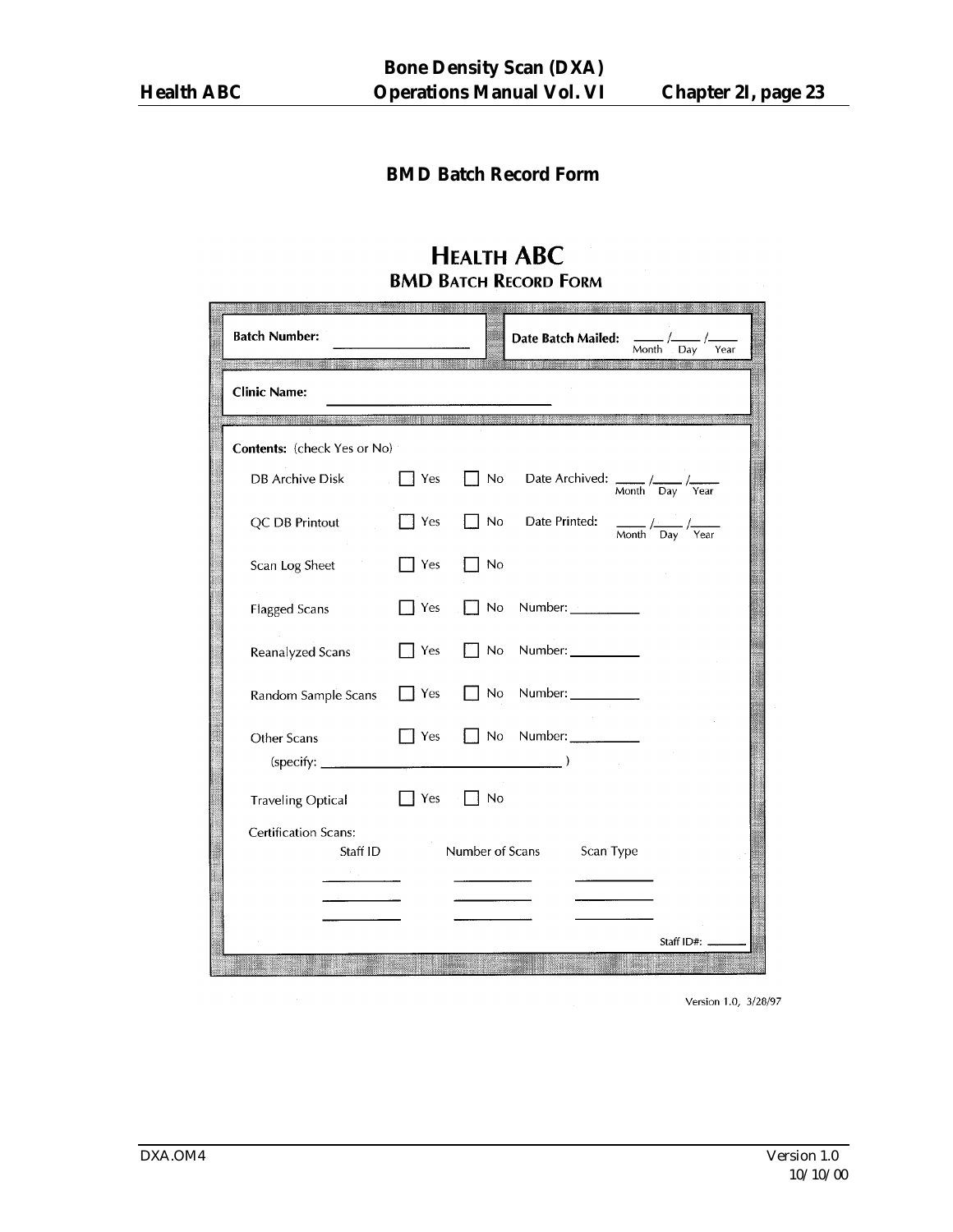**Bone Density (DXA) Scan Form**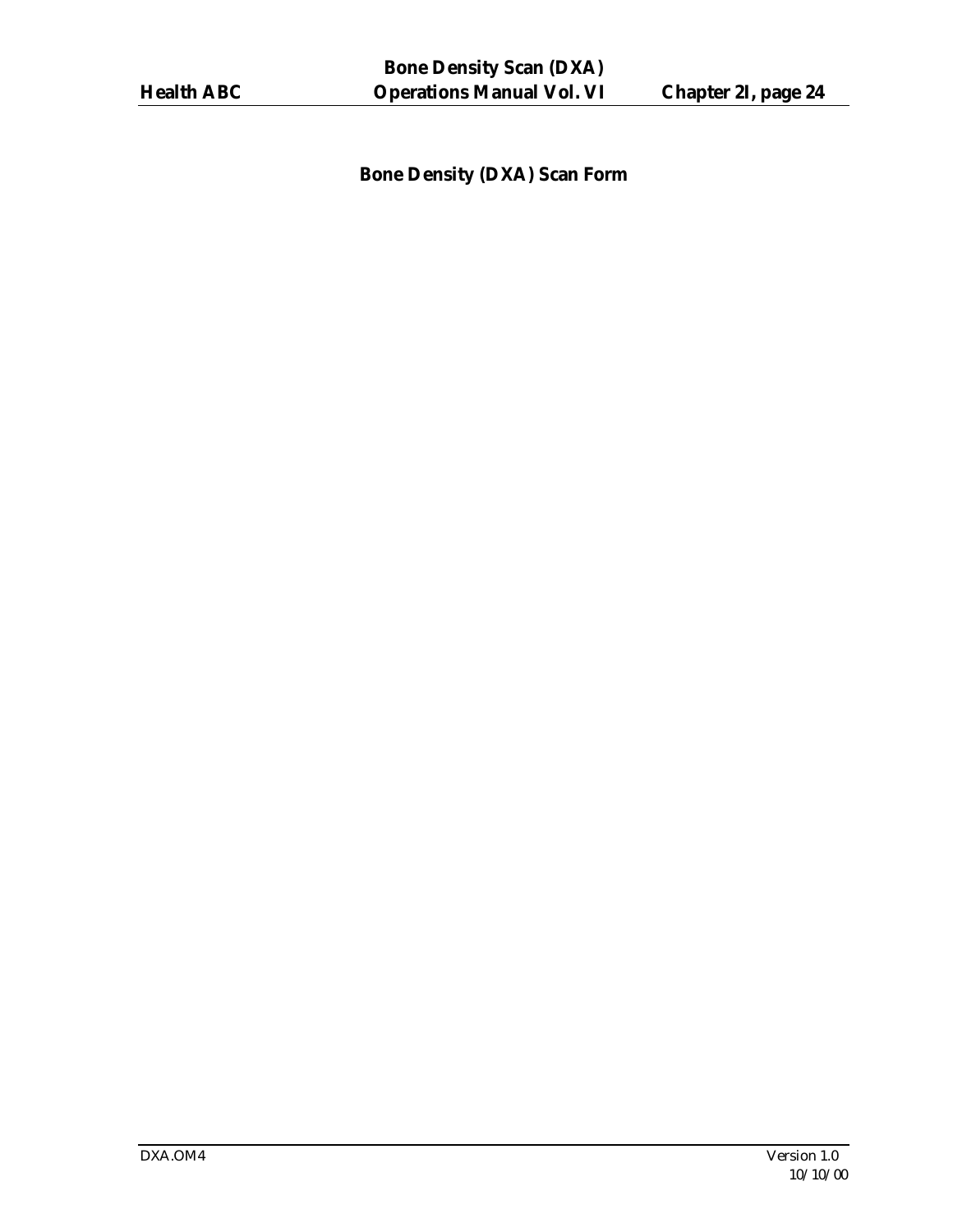| $4$ realth   |                                                                                                                                                             |              | HABC Enrollment ID #           |  | Acrostic | Staff ID # |
|--------------|-------------------------------------------------------------------------------------------------------------------------------------------------------------|--------------|--------------------------------|--|----------|------------|
|              |                                                                                                                                                             |              | н                              |  |          |            |
|              |                                                                                                                                                             |              | <b>BONE DENSITY (DXA) SCAN</b> |  |          |            |
|              | Do you have breast implants?                                                                                                                                |              |                                |  |          |            |
|              | $O$ No<br>Yes                                                                                                                                               | ◯ Don't know | $\bigcirc$ Refused             |  |          |            |
|              | u Flag scan for review by DXA Reading Center.                                                                                                               |              |                                |  |          |            |
| $\mathbf{u}$ | Indicate in the table below whether breast                                                                                                                  |              |                                |  |          |            |
|              | implant is in "Left ribs" or "Right ribs" subregion.                                                                                                        |              |                                |  |          |            |
|              | Do you have any metal objects in your body, such as a pacemaker, staples, screws, plates, etc.?                                                             |              |                                |  |          |            |
|              | $\bigcirc$ No<br>( ) Yes                                                                                                                                    | ◯ Don't know | $\bigcap$ Refused              |  |          |            |
|              |                                                                                                                                                             |              |                                |  |          |            |
|              |                                                                                                                                                             |              |                                |  |          |            |
|              | a. Flag scan for review by DXA Reading Center.                                                                                                              |              |                                |  |          |            |
|              |                                                                                                                                                             |              |                                |  |          |            |
|              | b. Indicate in the table the location of joint replacement, hardware or other artifacts<br>(sub regions are those defined by the whole body scan analysis.) |              |                                |  |          |            |
|              | Sub                                                                                                                                                         | Hardware     | <b>Other Artifacts</b>         |  |          |            |
|              | Head                                                                                                                                                        | O            | O                              |  |          |            |
|              | Left arm                                                                                                                                                    | O            | O                              |  |          |            |
|              | Right arm                                                                                                                                                   | O            | O                              |  |          |            |
|              | Left ribs                                                                                                                                                   | $\circ$      | O                              |  |          |            |
|              | Right ribs                                                                                                                                                  | O            | O                              |  |          |            |
|              | Thoracic spine                                                                                                                                              | $\circ$      | O                              |  |          |            |
|              | Lumbar spine                                                                                                                                                | O            | O                              |  |          |            |
|              | Pelvis                                                                                                                                                      | O            | O                              |  |          |            |
|              | Left leg                                                                                                                                                    | $\circ$      | O                              |  |          |            |

Page Link #

 $\bullet$  Page 16 $\bullet$ Y4CVW Version 1.0, 6/06/2000 pjm

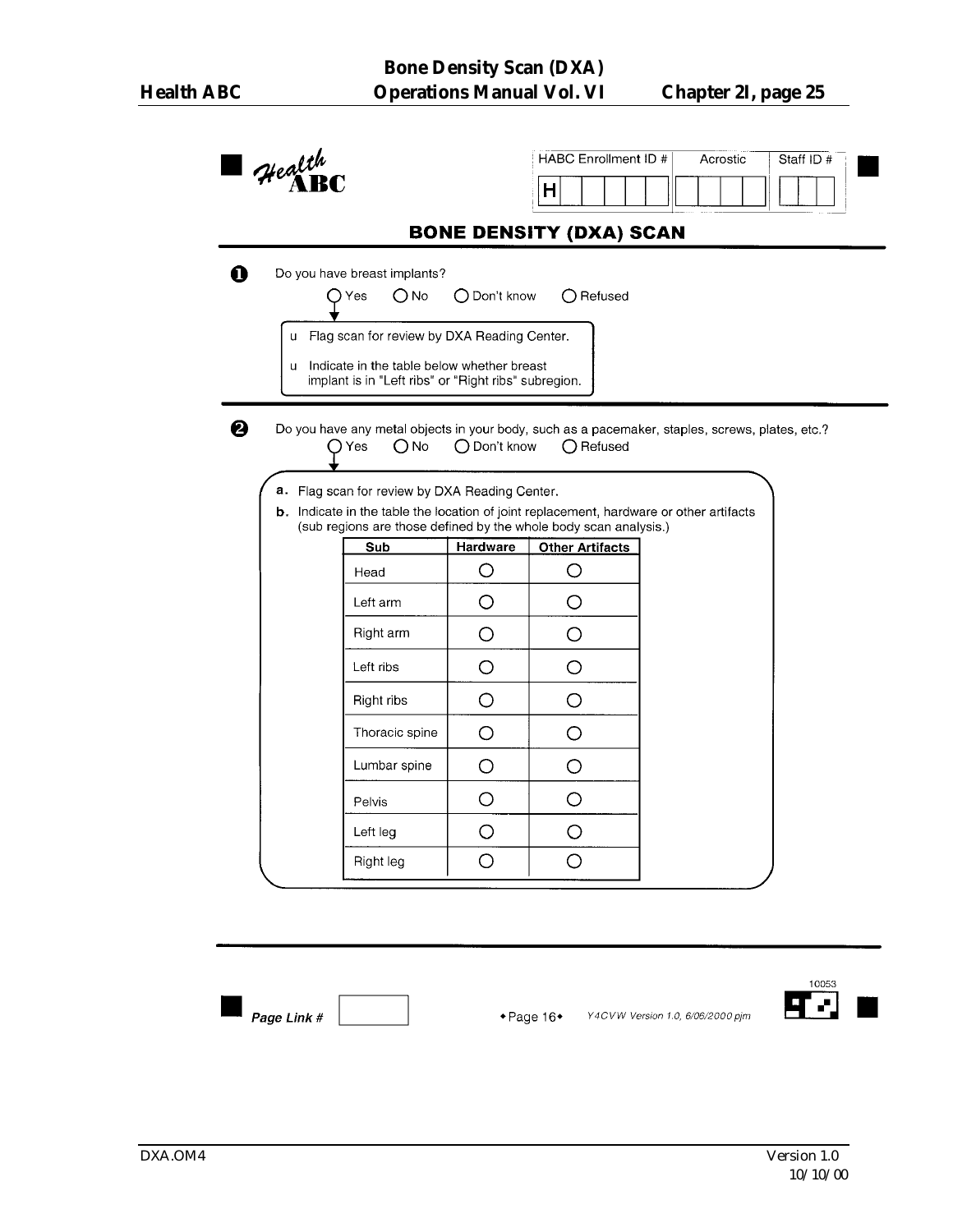Health **BONE DENSITY (DXA) SCAN** ❸ Have you had any of the following tests within the past ten days?  $No$ **Yes**  $\overline{O}$  \* a. Barium enema  $\circ$  $\circ$  \* b. Upper GI X-ray series  $\circ$ c. Lower GI X-ray series  $\bigcirc$  \*  $\circ$ d. Nuclear medicine scan  $\bigcirc$  \*  $\bigcirc$ e. Other tests using contrast ("dye")  $\bigcirc$  \*  $\bigcirc$ or radioactive materials (\*Examiner Note: If "Yes" to any, reschedule bone density measurement so that at least 10 days will have passed since the tests were performed.)  $\boldsymbol{\Theta}$ 

Was a whole body scan obtained?

| Yes                             | ONo  |
|---------------------------------|------|
| Last 2 characters of scan ID #: |      |
| Date of scan:<br>Month<br>Day   | Year |

| ◢▔▞▁▏<br>Y4CVW Version 1.0, 6/06/2000 pjm<br>$\bullet$ Page 17 $\bullet$<br>Page Link # |  |  |  |  |  | 10053 |  |
|-----------------------------------------------------------------------------------------|--|--|--|--|--|-------|--|
|-----------------------------------------------------------------------------------------|--|--|--|--|--|-------|--|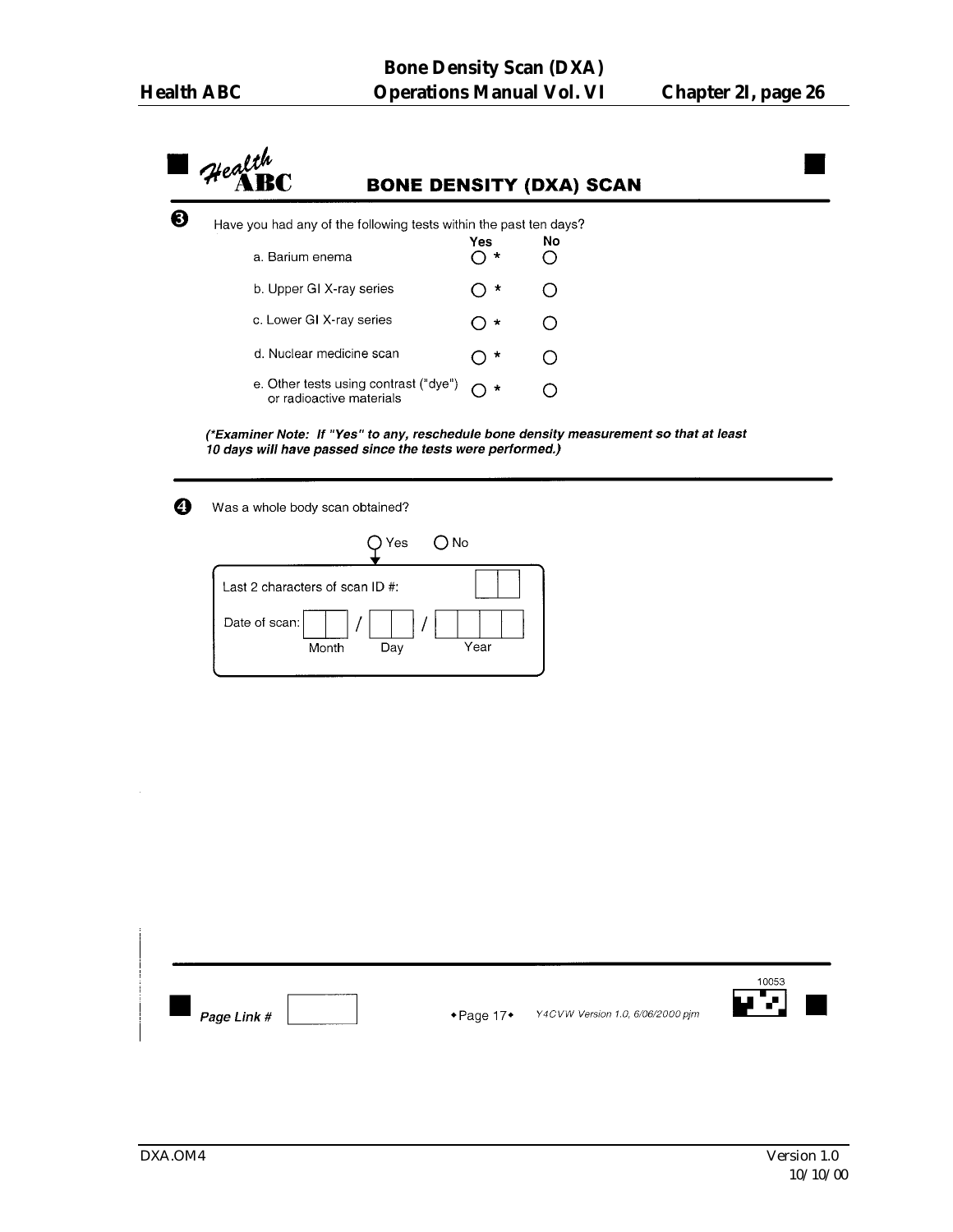# **HABC Maintenance & Repair Log Sheet**

#### HABC MAINTENANCE & REPAIR LOG SHEET

| Date:                                                                  |
|------------------------------------------------------------------------|
|                                                                        |
|                                                                        |
|                                                                        |
|                                                                        |
| 2. Did problem affect scans or BMD data?                               |
| o Yes<br>o No                                                          |
|                                                                        |
|                                                                        |
|                                                                        |
| Did problem cause downtime of scanner?<br>o Yes<br>o No                |
|                                                                        |
|                                                                        |
|                                                                        |
|                                                                        |
|                                                                        |
|                                                                        |
|                                                                        |
| 4. Was the problem resolved?                                           |
| o Yes<br>o No                                                          |
|                                                                        |
|                                                                        |
|                                                                        |
| 5. Was a recalibration of the device necessary?                        |
| o Yes<br>o No                                                          |
|                                                                        |
| 6. Were phantom scans performed after the repair or the recalibration? |
| o Yes<br>o No                                                          |
| If yes, did you notice a change in the phantom BMD values?             |
| o Yes<br>o No                                                          |
|                                                                        |
|                                                                        |

Please fill in the form thoroughly. Send one copy together with the technician's repair invoice to the UCSF QA Center. Keep one copy with your scanner in your own repair log.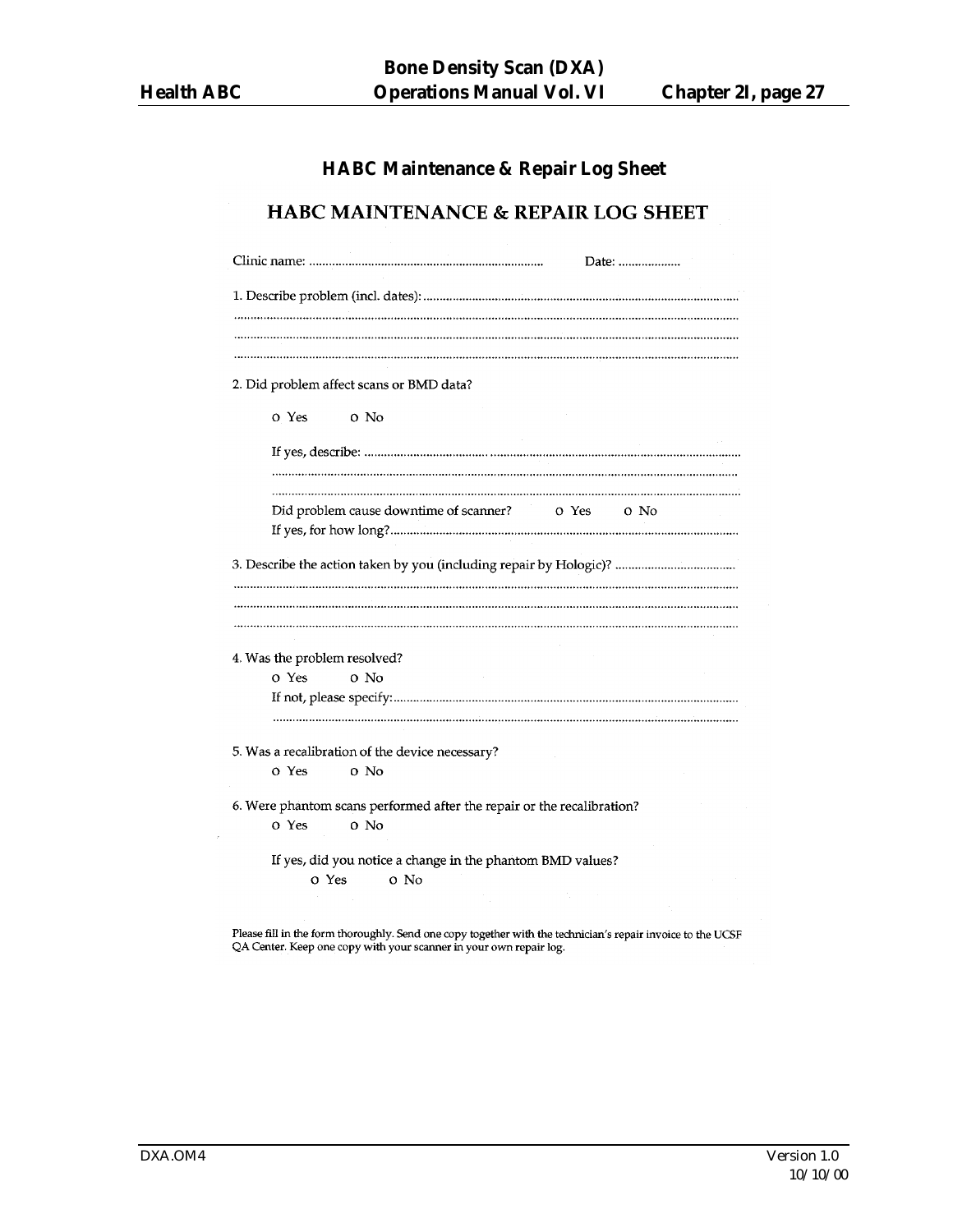# **HABC DXA Y4 Scan Log 4500**

| Clinic: |        |          |                | <b>HABC Y4 DXA Scan log</b> | <b>QDR 4500</b>          |
|---------|--------|----------|----------------|-----------------------------|--------------------------|
| Date    | Pat ID | Acrostic | Scan Type      | Scan #                      | <b>Flagging Comments</b> |
|         |        |          | Whole Body(Y4) |                             |                          |
|         |        |          | Whole Body(Y1) |                             |                          |
|         |        |          | Whole Body(Y4) |                             |                          |
|         |        |          | Whole Body(Y1) |                             |                          |
|         |        |          | Whole Body(Y4) |                             |                          |
|         |        |          | Whole Body(Y1) |                             |                          |
|         |        |          | Whole Body(Y4) |                             |                          |
|         |        |          | Whole Body(Y1) |                             |                          |
|         |        |          | Whole Body(Y4) |                             |                          |
|         |        |          | Whole Body(Y1) |                             |                          |
|         |        |          | Whole Body(Y4) |                             |                          |
|         |        |          | Whole Body(Y1) |                             |                          |
|         |        |          | Whole Body(Y4) |                             |                          |
|         |        |          | Whole Body(Y1) |                             |                          |
|         |        |          | Whole Body(Y4) |                             |                          |
|         |        |          | Whole Body(Y1) |                             |                          |
|         |        |          | Whole Body(Y4) |                             |                          |
|         |        |          | Whole Body(Y1) |                             |                          |
|         |        |          | Whole Body(Y4) |                             |                          |
|         |        |          | Whole Body(Y1) |                             |                          |
|         |        |          | Whole Body(Y4) |                             |                          |
|         |        |          | Whole Body(Y1) |                             |                          |
|         |        |          | Whole Body(Y4) |                             |                          |
|         |        |          | Whole Body(Y1) |                             |                          |
|         |        |          | Whole Body(Y4) |                             |                          |
|         |        |          | Whole Body(Y1) |                             |                          |
|         |        |          | Whole Body(Y4) |                             |                          |
|         |        |          | Whole Body(Y1) |                             |                          |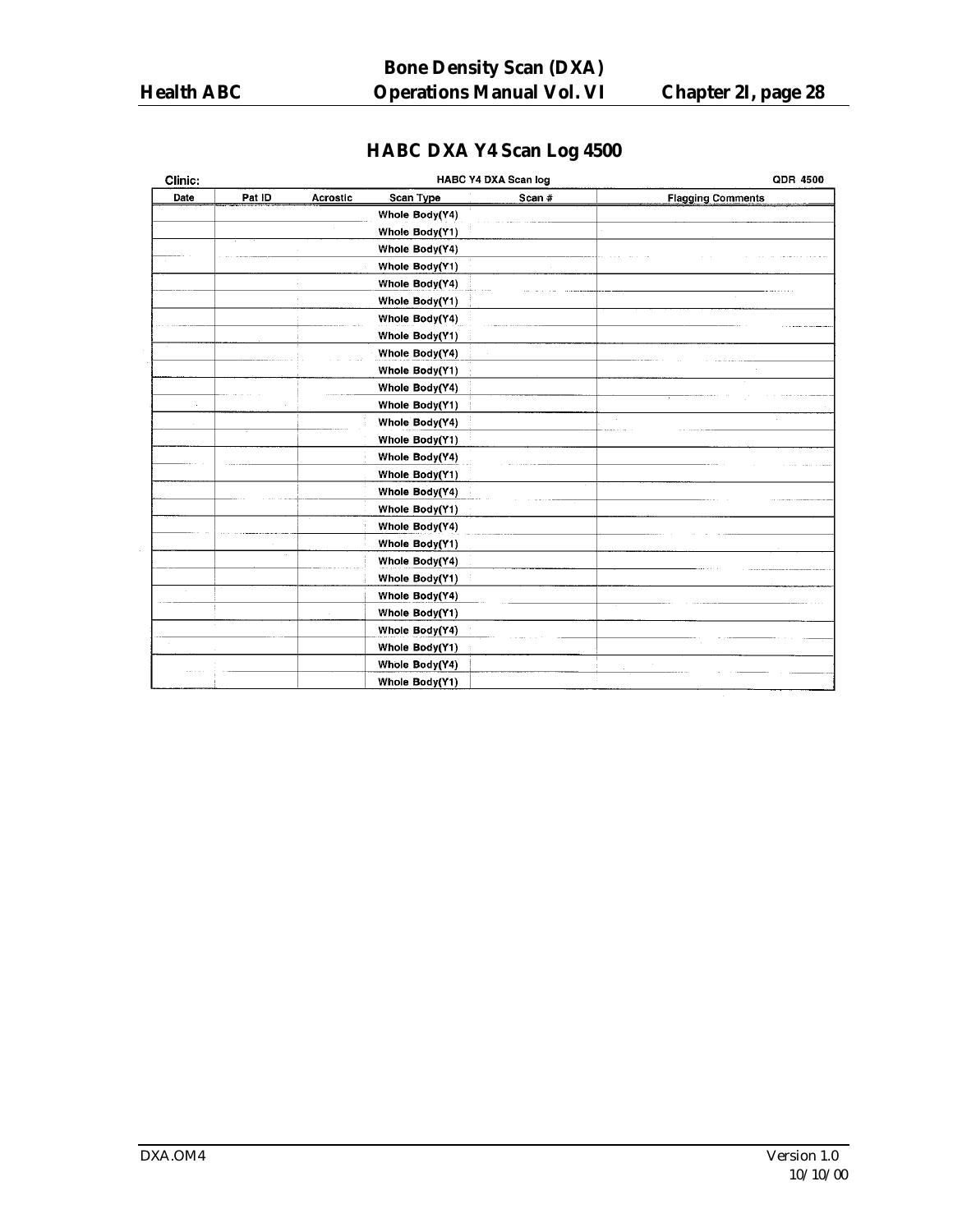# **APPENDIX B. CROSS CALIBRATION PHANTOM PROTOCOLS**

The following protocols are included in this Appendix:

# **European Spine Phantom Protocol**

**Whole Body Phantom Protocol**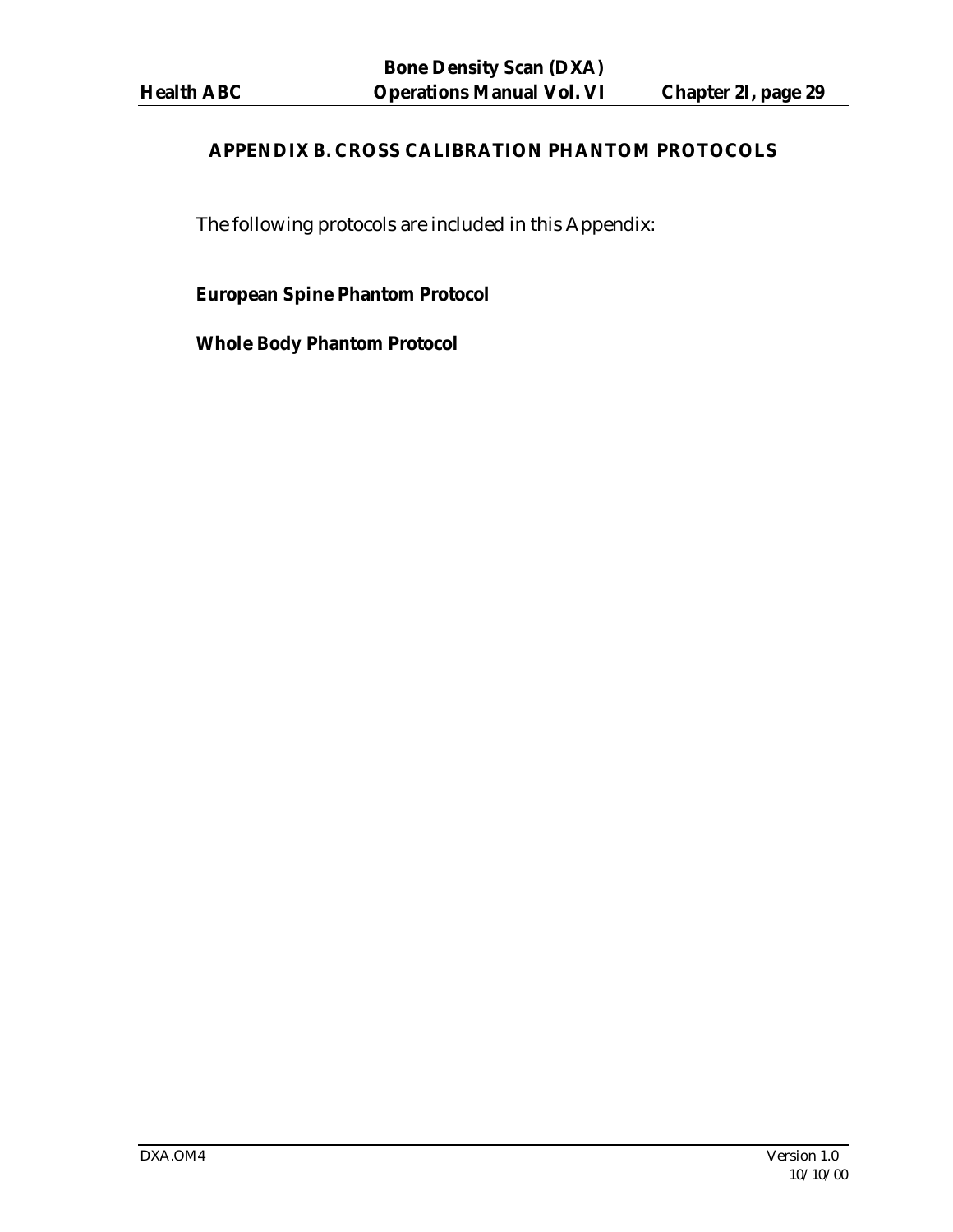# **DXA Scanner Cross-Calibration using the European Spine Phantom (ESP)**

# **European Spine Phantom (ESP) Scanning**

1. Create a Patient Biography in the following manner.

#### Name : **ESP 123**

Pat ID : Enter the phantom serial number.

*Please use zeros (Ø) in the biography and not the letter "O".*

*All other fields in the Patient Biography should be left blank.*

2. Place the ESP on the mat. Make sure it is straight on the table. Use a ruler to align the phantom and move the cross hairs head to foot along the length of phantom to check the alignment.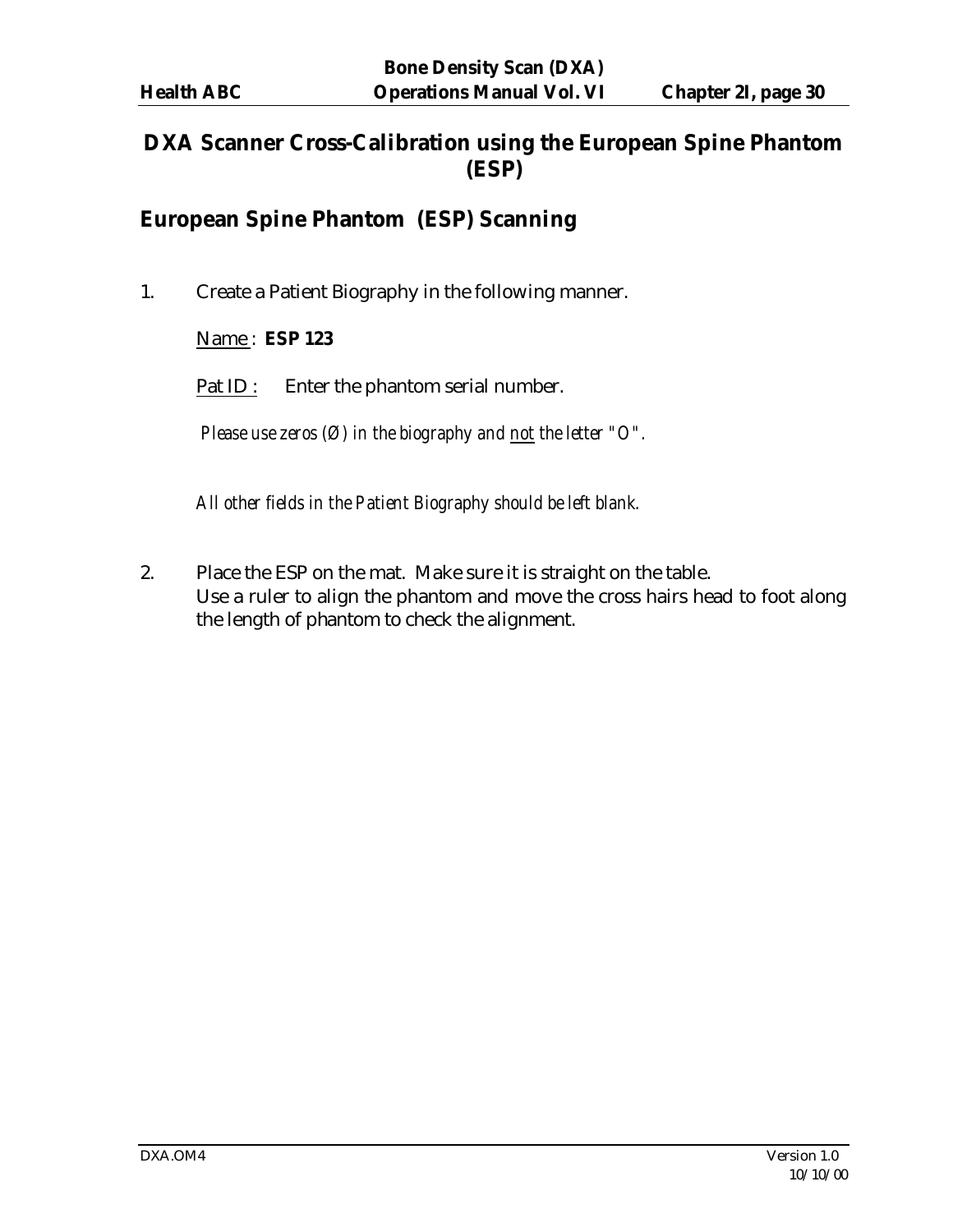



**CORRECT POS ITION OF THE ESP IN TH E S CAN TAB LE**

3. Go to the scan menu <F3> and choose "Spine". Then select the default '**Array Spine'** as the scan type. After the arm moves to the back press <Enter>. The arm will move forward to the correct centering point for the scan.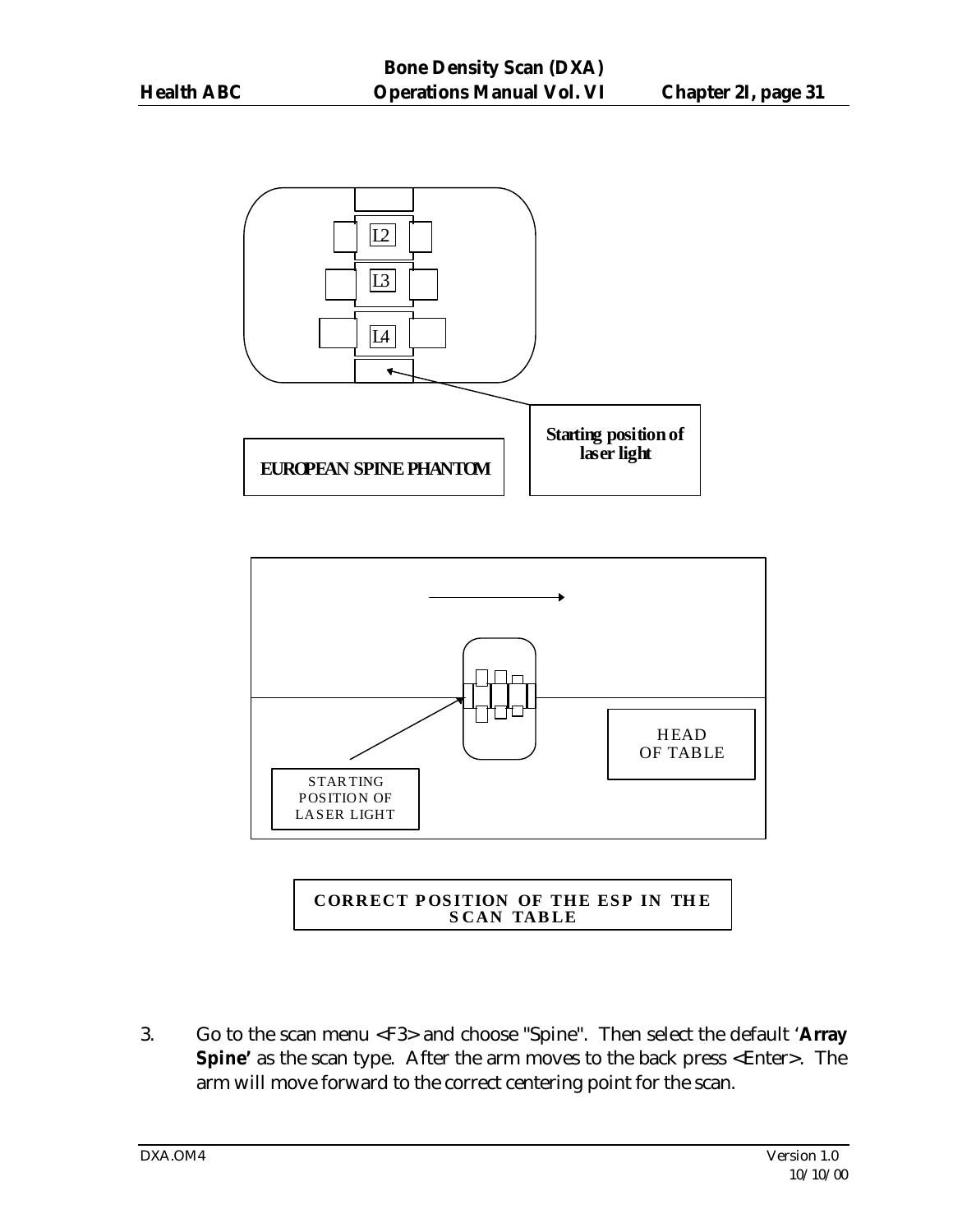4. Move the arm to center the red laser positioning light over the black line on 'L5' of the ESP. Note that the ESP consists of only 3 complete vertebra (L2, L3, L4).

#### **Set scan length to 4 inches** or approximately 10 cm.

5. Press  $\leq$  **F2**  $>$  to Scan.

Use  $\langle$  **F3**  $>$  (rescan) if the Phantom is not centered or does not have all vertebrae visualized.

Allow the scan to finish on its own; please do not stop it prematurely.

#### *Creating a European Spine Phantom (ESP) Baseline Analysis*

- 1. Select Region of Interest (ROI).
	- A) The width of the ROI should be 116 pixels. The ROI height should be 87.
	- B) Center the ROI so the Spine Phantom is in the middle.
	- C) Ensure that the intervertebral markers lie within the intervertebral spaces.

#### Press **<End>**.

2. Mark Inter vertebral Spaces.

Be sure the lines are centered in the spaces between each vertebrae. They must not intersect any of the vertebral bodies.

#### Press **<End>**.

- 3. Label Vertebrae.
	- A) Label the vertebrae L2 L4.

Press **<End>**.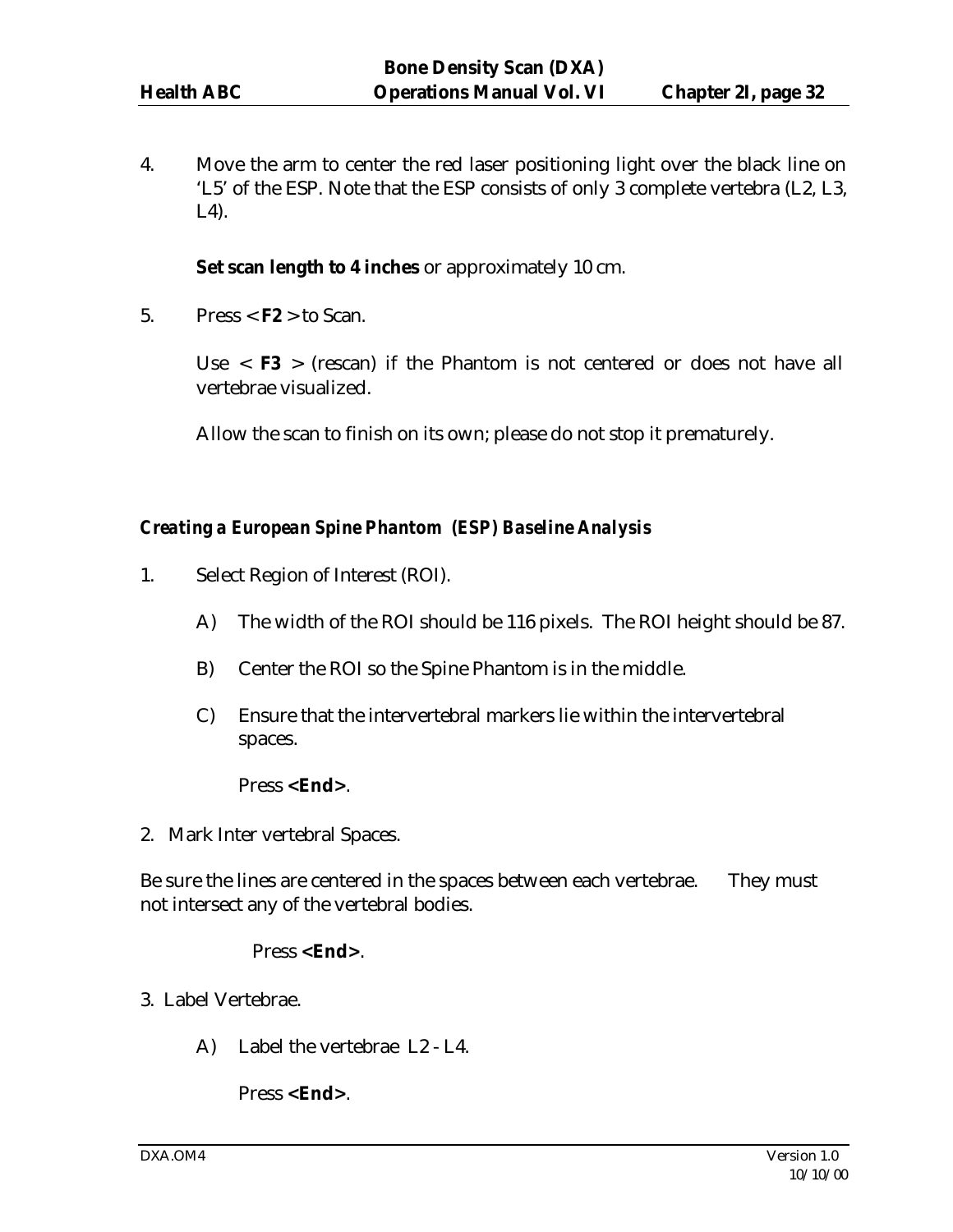B) At this point, the QDR begins its calculations of the soft tissue and bone thresholds. Wait until the calculations are completed before processing any further.

# 4. **DO NOT INSERT OR DELETE ANY POINTS**.

Press **<End>**.

- 5. Print the Report Screen.
- 6. Add the scan to your QC database.
- 7. Archive the baseline scan to an optical or floppy disk.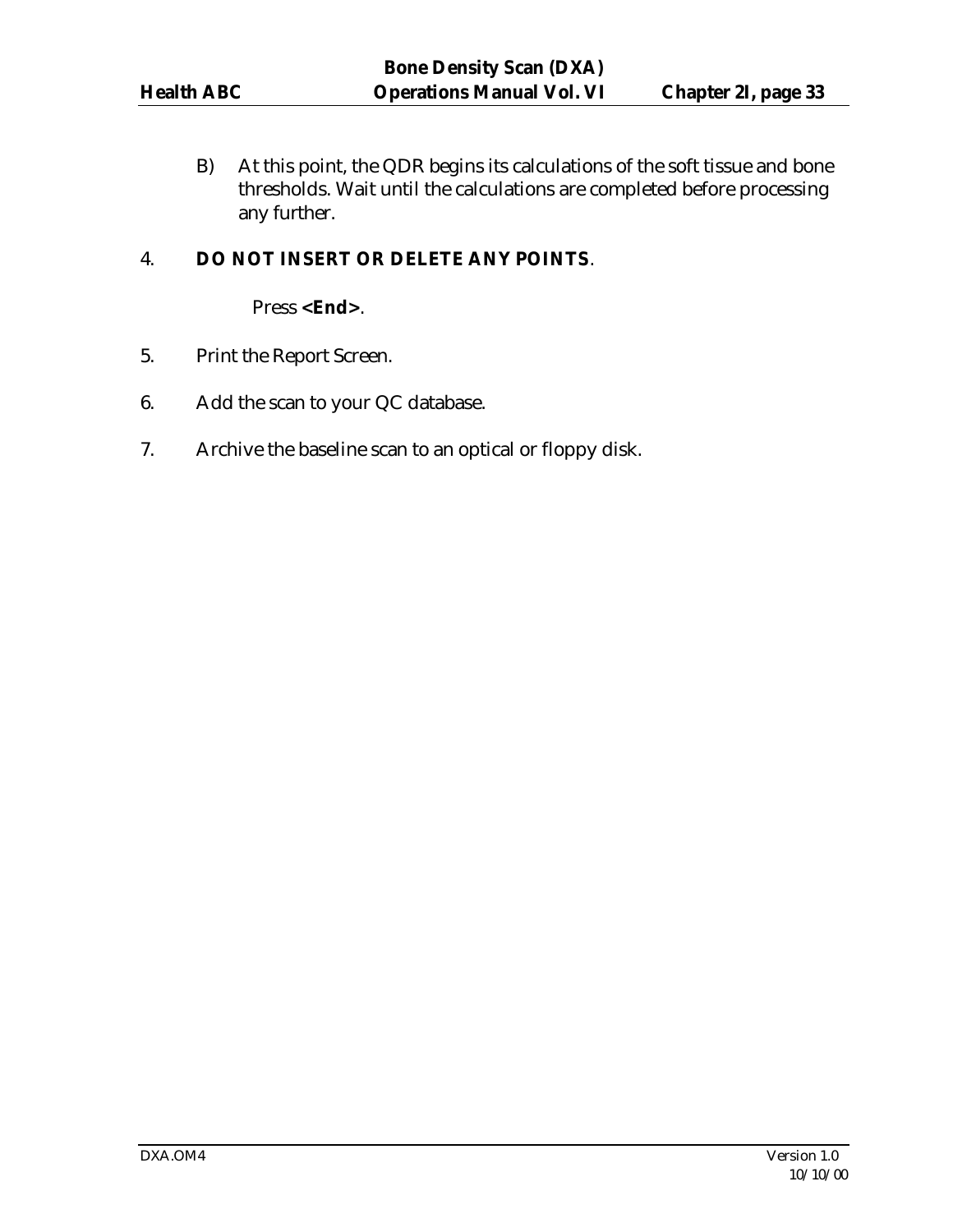#### *European Spine Phantom (ESP) Compare*

- 1. Once a baseline European Spine Phantom scan has been established, use that scan as the reference scan within the Compare feature menu for all subsequent scans.
- 2. After a subsequent scan has been performed, choose Compare at the Analyze menu.
- 3. Highlight the baseline European Spine Phantom scan and press **<ENTER>**
- 4. Analysis.
	- A) Two images are displayed on the screen. The one on the left is the present scan.
	- B) The ROI and bone outline are automatically placed over the scan. Using the arrow keys, move the entire box so it matches as best as possible over the image. When comparing spine scans, move the ROI up and down or left and right as necessary. Press **<End>**.
	- C) Mark Intervertebral Spaces. If the ROI was matched correctly, no adjustment should be necessary. Press **<End>**.
	- D) Label Vertebrae (L2 L4). This is done automatically. Press **<End>**. At this point, calculations begin. Please do not interrupt them.

#### E) **DO NOT INSERT OR DELETE ANY POINTS.**

#### Press **<End>**.

- F) The Report Screen is generated.
- G) Add the scan to your QC database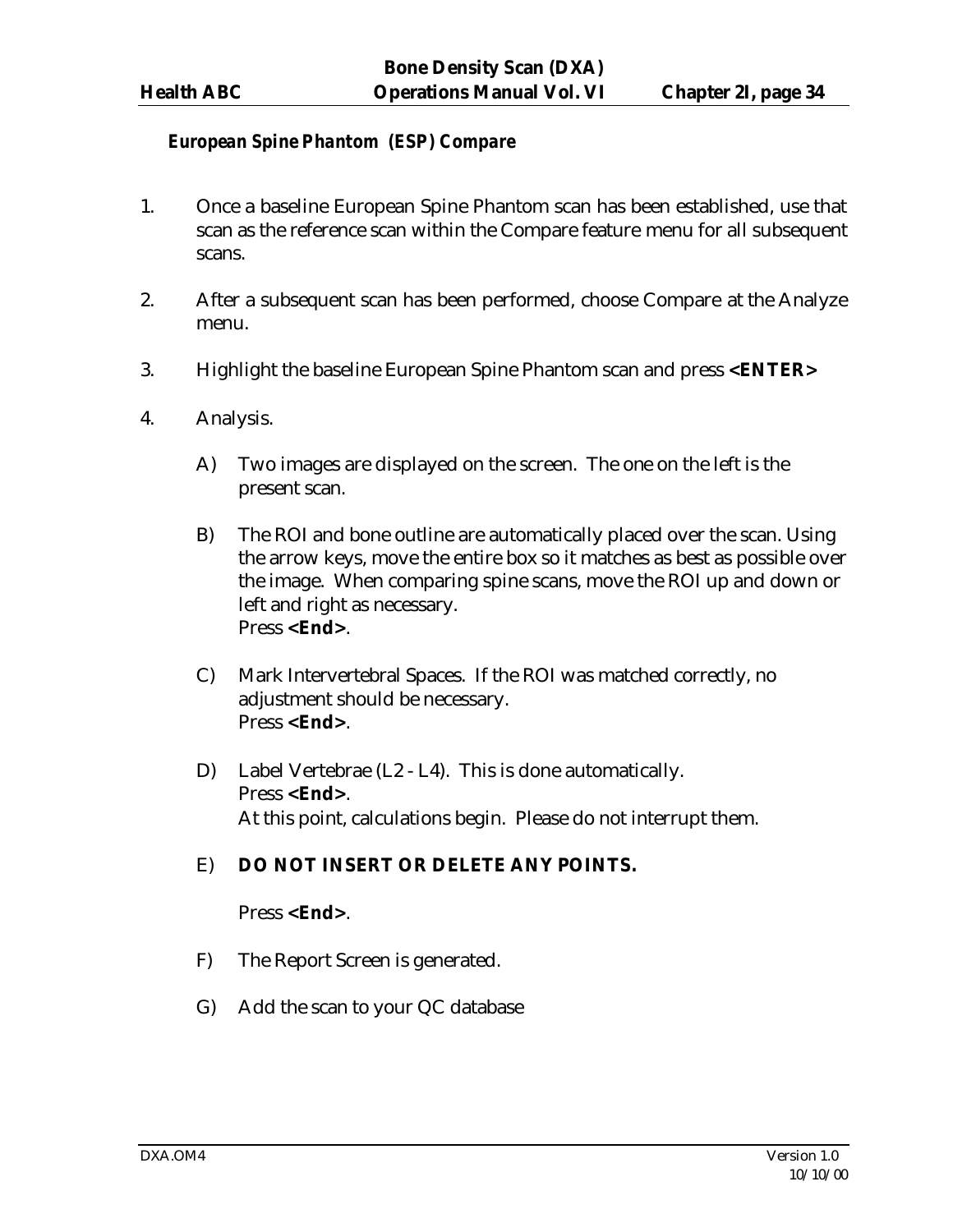# **Whole Body Phantom Protocol**

### **I. PHANTOM ASSEMBLY**

Before lifting or transporting the phantom, break it down into its individual components. Use care, the impact force of a phantom component dropped from table height can cause severe injury, particularly if the impact is delivered through one of the phantom's beveled edges. Having another person help move the phantom components is strongly recommended.

A thin, gray PVC sheet is attached to the large white plastic piece that contains the two plastic locating pins. This HDPE/PVC combination is the bottom layer (base) of the phantom. Position it on the scanner table such that the PVC is on the bottom (i.e. the gray PVC is in contact with the table pad and the two plastic locating pins project out of the plane of the table towards the ceiling.

Place the second large white plastic piece on top of the phantom base, using the locating pins as a guide. The second piece should be placed such that the beveled edge forms a "V" with the base.

Next, place the medium size white plastic pieces on the phantom, again forming a "V" with the two beveled edges of the middle pieces. Then place the small white plastic pieces on top, forming another "V" with the small pieces. The final assembly will form a pyramid (see Figure 1, side view). This is the only valid configuration for the phantom measurement. All other configurations including adding materials to the phantom, removing pieces of the phantom, scanning the phantom upside down, etc. violate the intended use of the phantom and may produce invalid results.

# **II. PHANTOM POSITIONING**

Carefully position the whole body phantom in the center of the scanner table with the head of the phantom at the head of the table. Allow 24" (61cm) of empty air space at the head of the table. Carefully position the phantom parallel with the long axis of the table, using the table pad markings as a guide. When properly centered, there will be a constant 3.5" (8.9 cm) gap between the side of the phantom and the front and back limits of the 4500A scanner table (see Figure 1).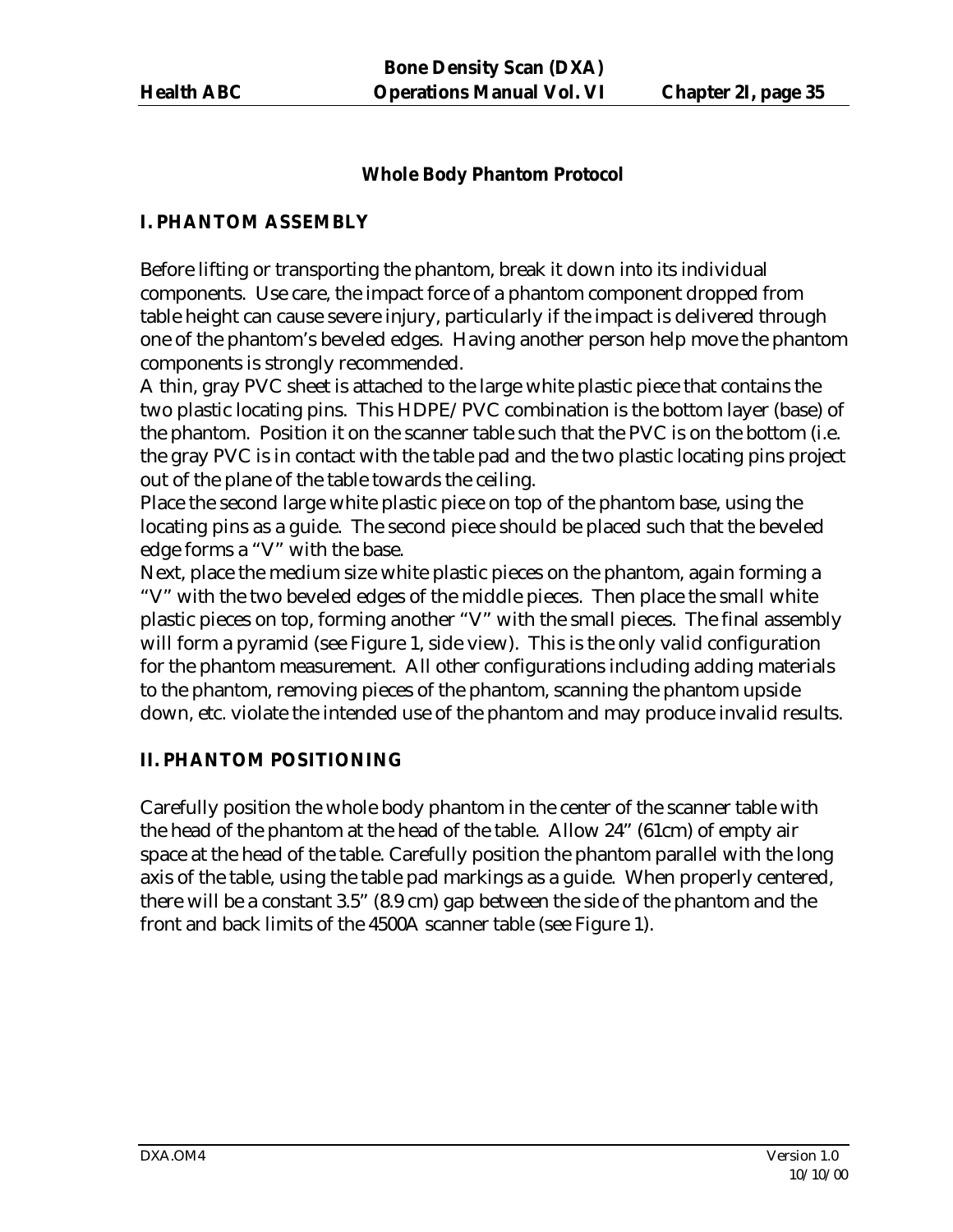

Figure 1. Layout of Whole Body Phantom positioned on the 4500A scanner table. Also shown, the fully assembled phantom viewed from the side. (Note that the amount of empty space between the side of the phantom and the sides of the table will vary depending upon scanner model).

# **III. DATA ACQUISITION - SCANNING THE WHOLE BODY PHANTOM**

Make sure that the phantom is centered, is parallel to the long axis of the table and is correctly oriented with respect to the head of the table.

Enter "**WB PHANTOM #xxx**" in the Patient Name field of the Patient Biography (where **xxx** is the serial number of the Whole Body Phantom).

Remove all artifacts from the table surface. Extraneous objects in the scan field will interfere with the measured results in an unpredictable fashion.

#### **Be sure to include the Tissue bar when scanning on the QDR 1500.**

Select the standard Adult Whole Body scan mode commonly employed at your facility. Accept the default scan length and scan width. Perform a complete scan of the entire table surface including the phantom. Do not interrupt the scanner during the measurement.

Carefully inspect the scan image to ensure that the phantom was (i) centered, (ii) parallel to the long axis of the scanner table and (iii) the phantom's head appears at the top of the image. If the scan image appears satisfactory, proceed to the analysis section. If not, carefully reposition the phantom according to the instructions in Section II and repeat the scan.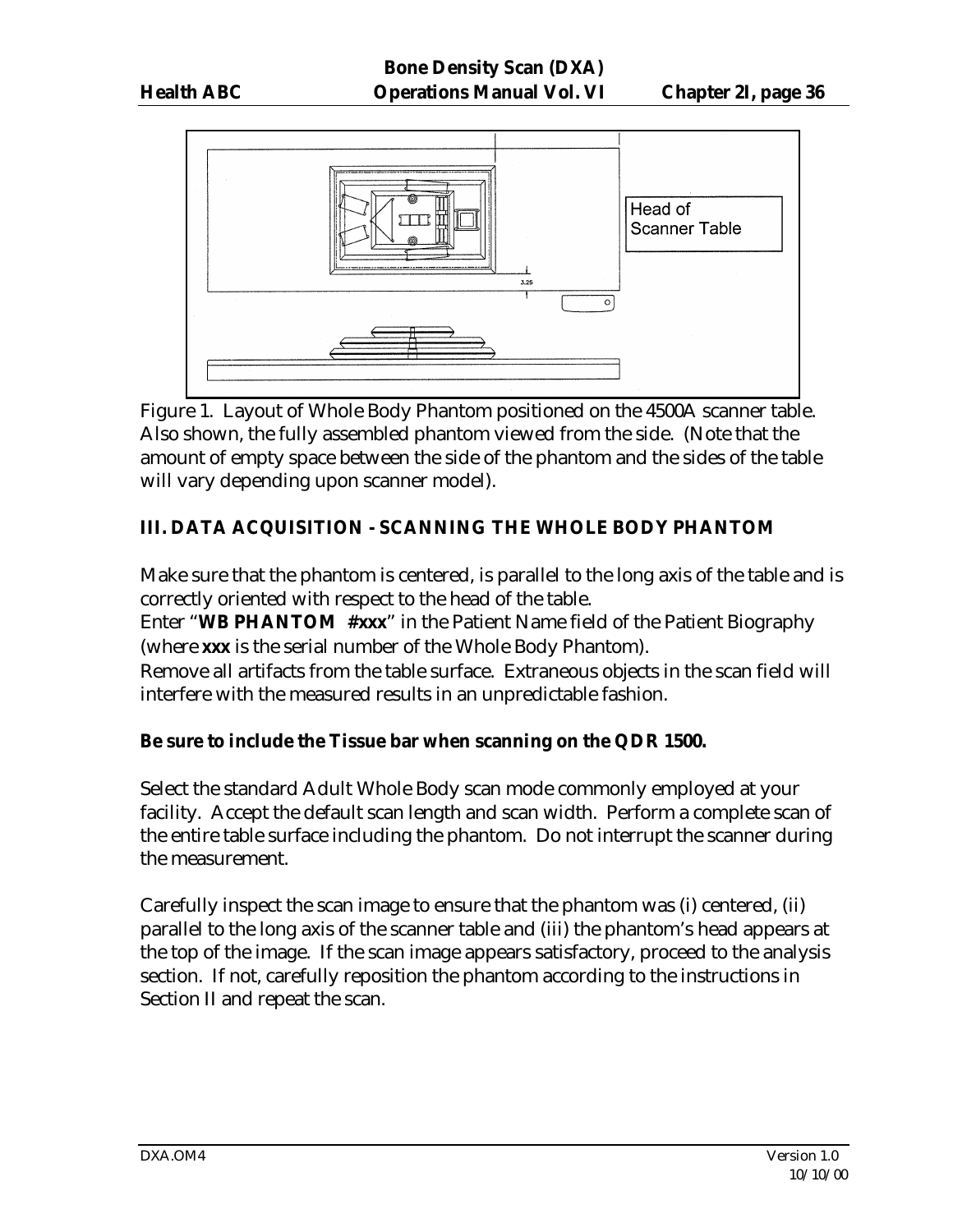# **IV. ANALYSIS**

#### A. General Comments

The goal of the analysis is to carefully delineate the various body regions in a standard and reproducible fashion, so that measured results will reflect instrument performance, not variations in analysis techniques. Of particular importance are the placement of the head ROI cutline and the cutlines that delineate the ribs, since these two regions affect global body composition and BMD. It is essential that the baseline measurement is technically adequate and that the analysis is performed by direct comparison to the sample analysis on the Hologic diskette labeled: "SAMPLE ANALYSES: WB PHANTOM".

#### B. Specific Instructions - Hologic QDR systems

Follow the instructions in Sections II and III to acquire a technically adequate scan of the Whole Body phantom. Restore the appropriate scan from the Hologic diskette labeled "SAMPLE ANALYSES: WB PHANTOM" to the analysis workstation. (See Table 1 for the correct scan to restore for your QDR model). Select the newly acquired WB Phantom scan. Then use the Compare feature to register the ROI cutlines of the Sample scan to the newly acquired scan of the WB Phantom. Once the ROI's have been matched as nearly as possible, complete the analysis and print the first and last pages of the report.

Archive the baseline measurement for safekeeping but do not delete it from the analysis workstation. All future whole body phantom measurements will be compared to the initial baseline measurement. After the initial measurement, the sample scan restored from the sample diskette should be deleted.

| <b>QDR MODEL#</b>             | <b>WB PHANTOM SCAN</b><br>(RESTORE FROM SAMPLE DISK) |
|-------------------------------|------------------------------------------------------|
| 1000W, 1500, 2000 Pencil beam | 1000/1500/2000 Pencil WB Phantom                     |
| 2000 Fan Beam                 | 2000 Fan WB Phantom                                  |
| 4500W                         | 4500W WB Phantom                                     |
| 4500A                         | 4500A WB Phantom                                     |

Table 1. Scans to restore for a given QDR model #.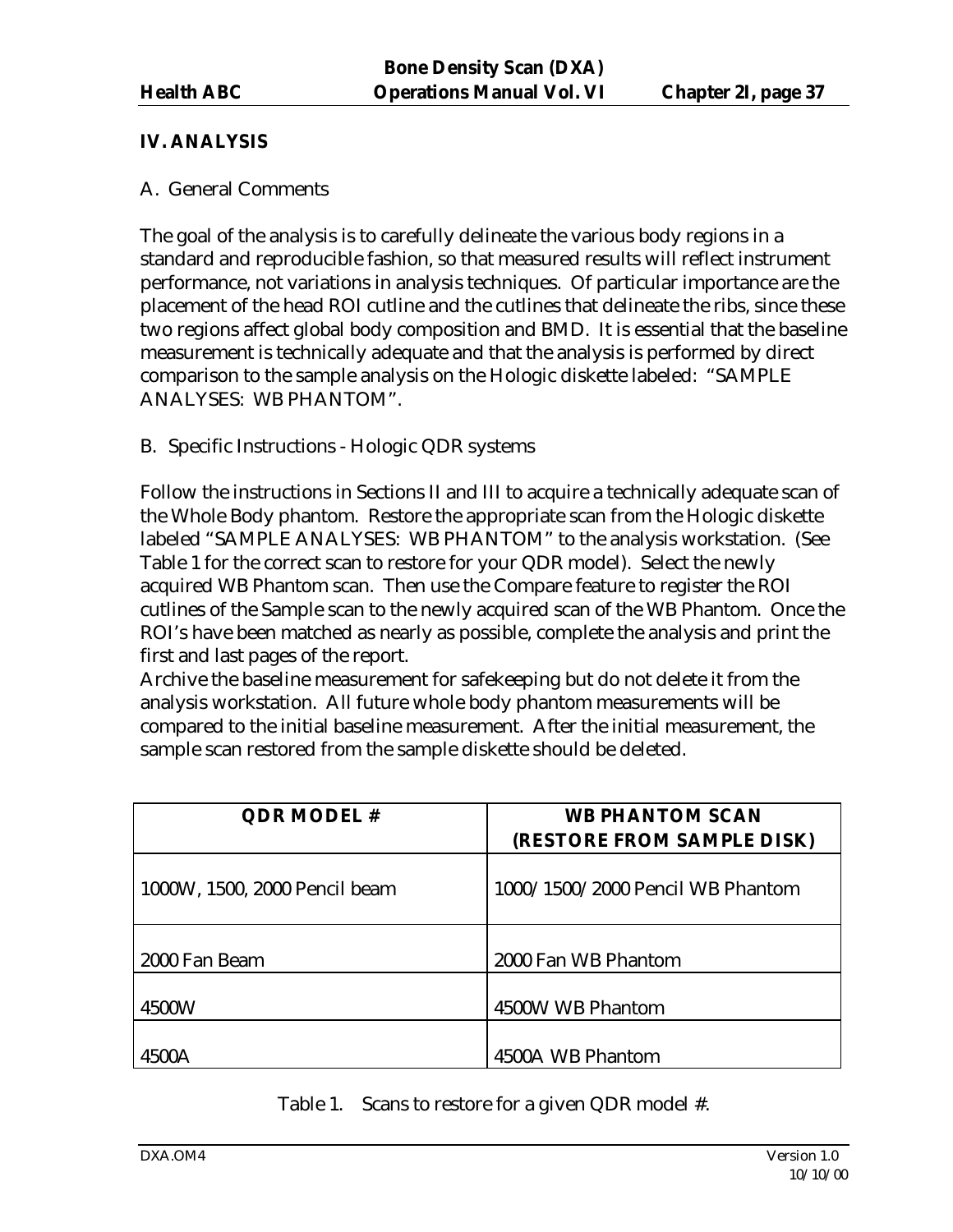# **V. INTERPRETATION OF MEASURED VALUES**

The phantom measurements should be printed out and placed in a log book. The values for Total BMD and %Fat should be manually plotted on the graph supplied by the HABC DXA Reading Center.

|                                                                   | OLOGIC<br>A0530970J<br>Fri May 30 13:51 1997<br><b>Name:</b><br>WHOLE BODY PHANTOM #001<br>Comment:<br>$I.D.$ :<br>Sex:<br>F<br>$S.S.$ #:<br>Ethnic:<br>$\bullet\bullet$<br>ZIP Code:<br>Height:<br>Operator:<br>Weight:<br>BirthDate:<br>Age:<br>Physician:<br>Image not for diagnostic use |
|-------------------------------------------------------------------|----------------------------------------------------------------------------------------------------------------------------------------------------------------------------------------------------------------------------------------------------------------------------------------------|
|                                                                   | TOTAL BMC and BMD CV is $\leq 1.8$ %<br>C.F.<br>1.023<br>1.008                                                                                                                                                                                                                               |
|                                                                   | 1.000<br>Region<br><b>BMC</b><br>Area<br><b>BMD</b><br>$/cm2$ )<br>(grams) (gms/cm2)                                                                                                                                                                                                         |
|                                                                   | 113.48<br>132.56<br>L Arm<br>1.168                                                                                                                                                                                                                                                           |
|                                                                   | 112.29<br>R Arm<br>134.78<br>1.200                                                                                                                                                                                                                                                           |
|                                                                   | 41.01<br>L Ribs<br>36.69<br>0.895                                                                                                                                                                                                                                                            |
|                                                                   | R Ribs<br>42.21<br>39.91<br>0.946                                                                                                                                                                                                                                                            |
|                                                                   | T Spine<br>31.06<br>33.46<br>1.077                                                                                                                                                                                                                                                           |
|                                                                   | L Spine<br>71.67<br>77.02<br>1.075                                                                                                                                                                                                                                                           |
|                                                                   | Pelvis<br>130.21<br>105.48<br>0.810<br>L Leg<br>89.19<br>119.73<br>1.342                                                                                                                                                                                                                     |
|                                                                   | R Leg<br>93.17<br>123.91<br>1.330                                                                                                                                                                                                                                                            |
|                                                                   | SubTot<br>724.29<br>803.54<br>1.109                                                                                                                                                                                                                                                          |
|                                                                   | 127.02<br>Head<br>311.82<br>2.455                                                                                                                                                                                                                                                            |
| oJun 13 11:33 1997<br>$1327 \times 150$                           | <b>TOTAL</b><br>851.31<br>1115.36<br>1.310                                                                                                                                                                                                                                                   |
| Hologic QDR-4500A (S/N 3006)<br>Whole Body $\overline{v}$ 8.20a:3 |                                                                                                                                                                                                                                                                                              |
|                                                                   |                                                                                                                                                                                                                                                                                              |